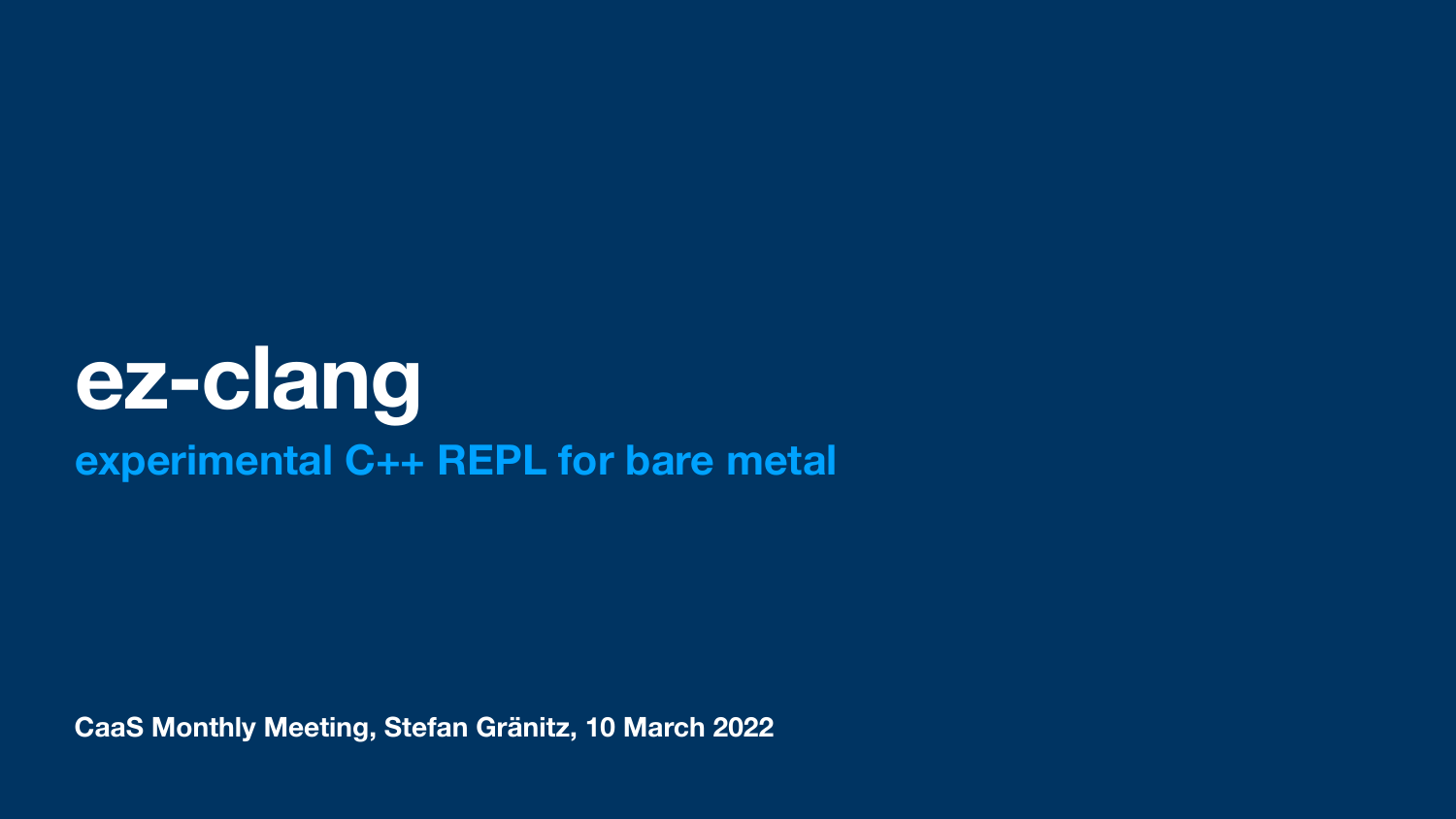#### **ez-clang In a nutshell**

- Cling-based REPL prompt for C++ and meta commands
- Code runs on the connected development board
- Only few Cling features work yet: no transaction rollback, some error recovery
- Linux only: works with Ubuntu 20.04 LTS
- Firmware built with PlatformIO and GCC
- Current development state of mind: go fast and break things
- 

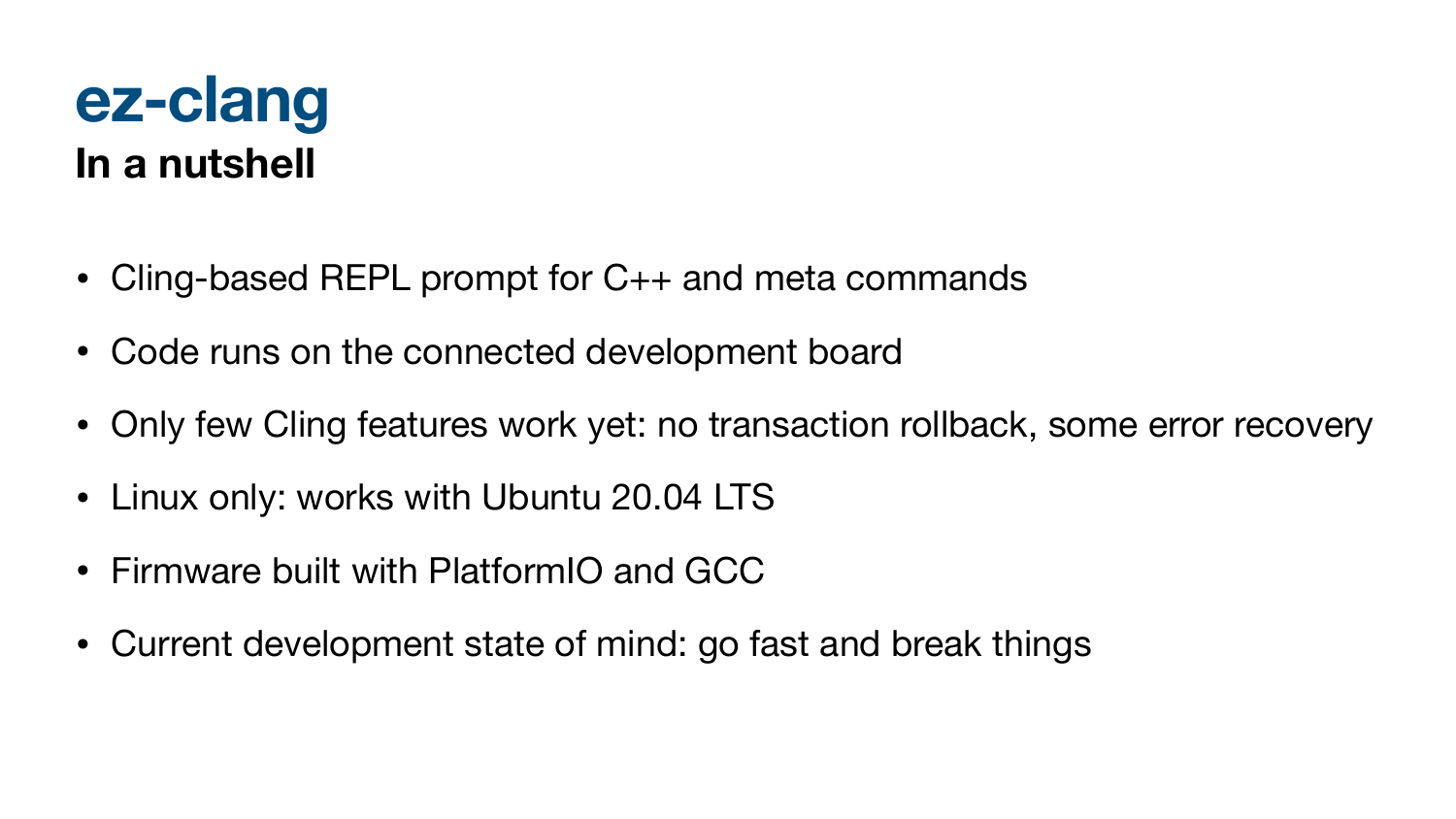## **Demo time! experimental C++ REPL for bare metal**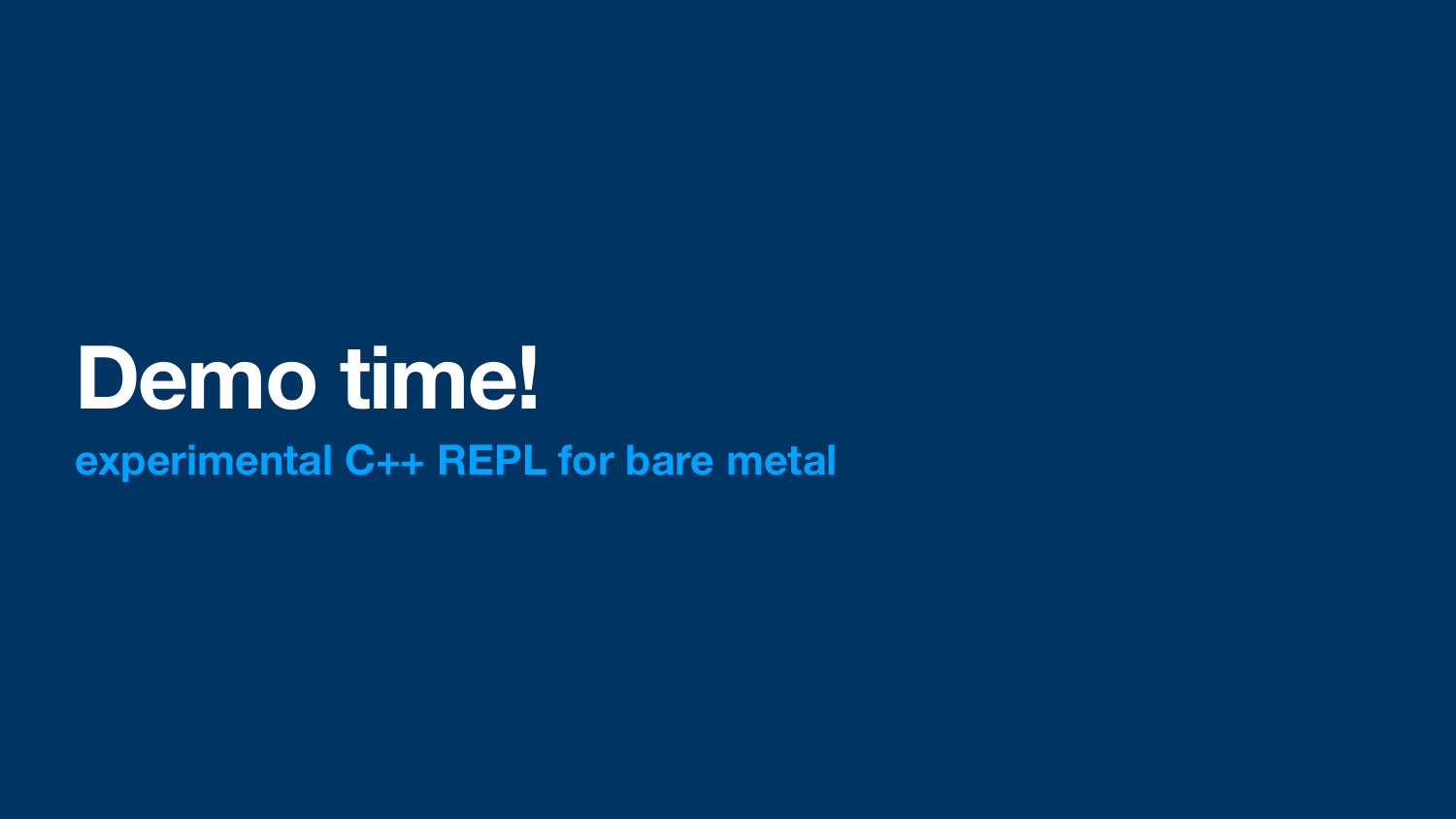## **Schedule**

- Terminology
- Hardware Dimensions
- Comparable Projects
- REPL Pipeline
- Device Firmware
- RPC Pipeline
- In- vs. out-of-process example
- Challenges
- Feedback / Outlook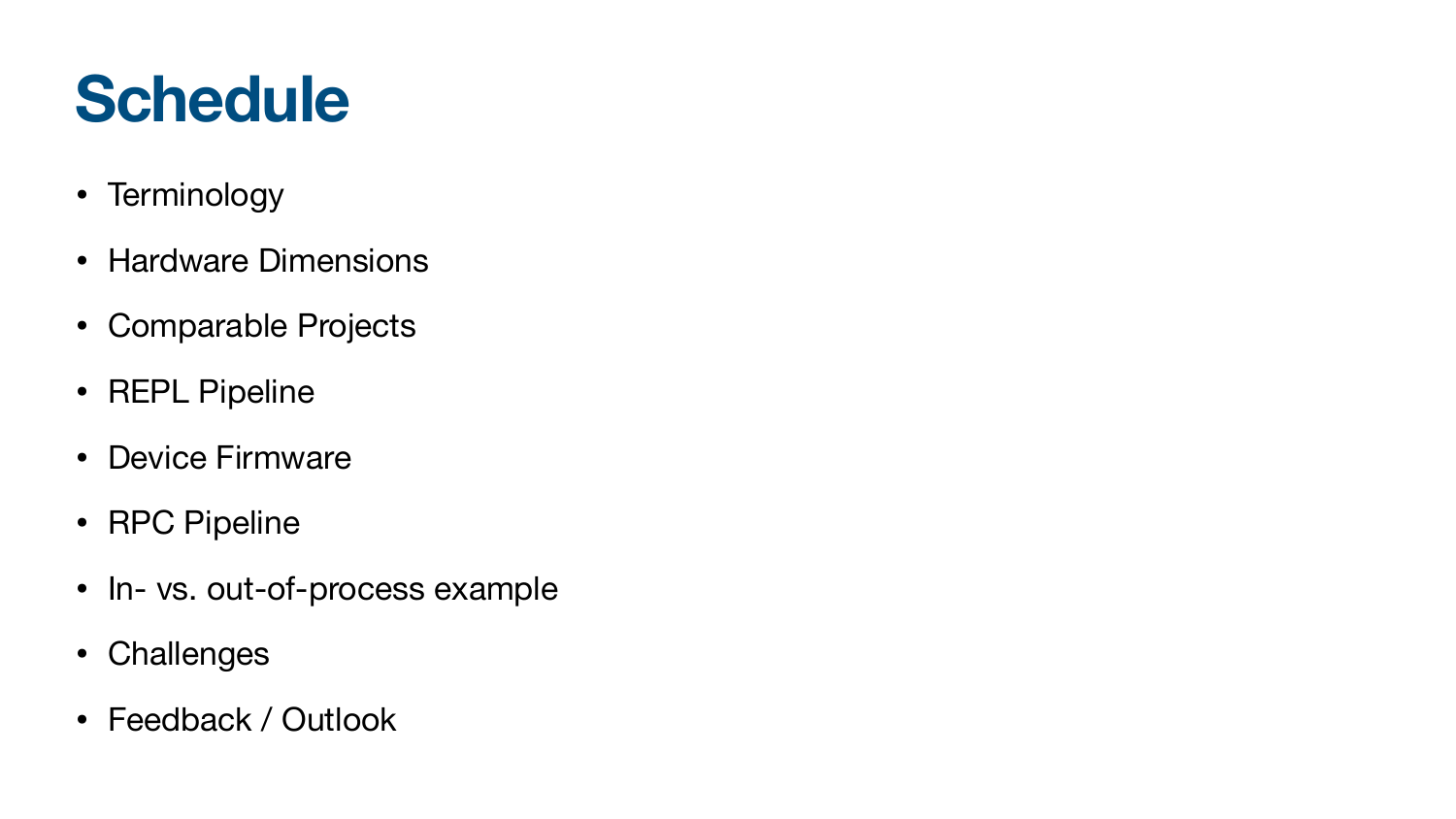#### **Development Board**





firmware

single-threaded

#### Serial connection Device-specific

RPC functions

Runtime functions

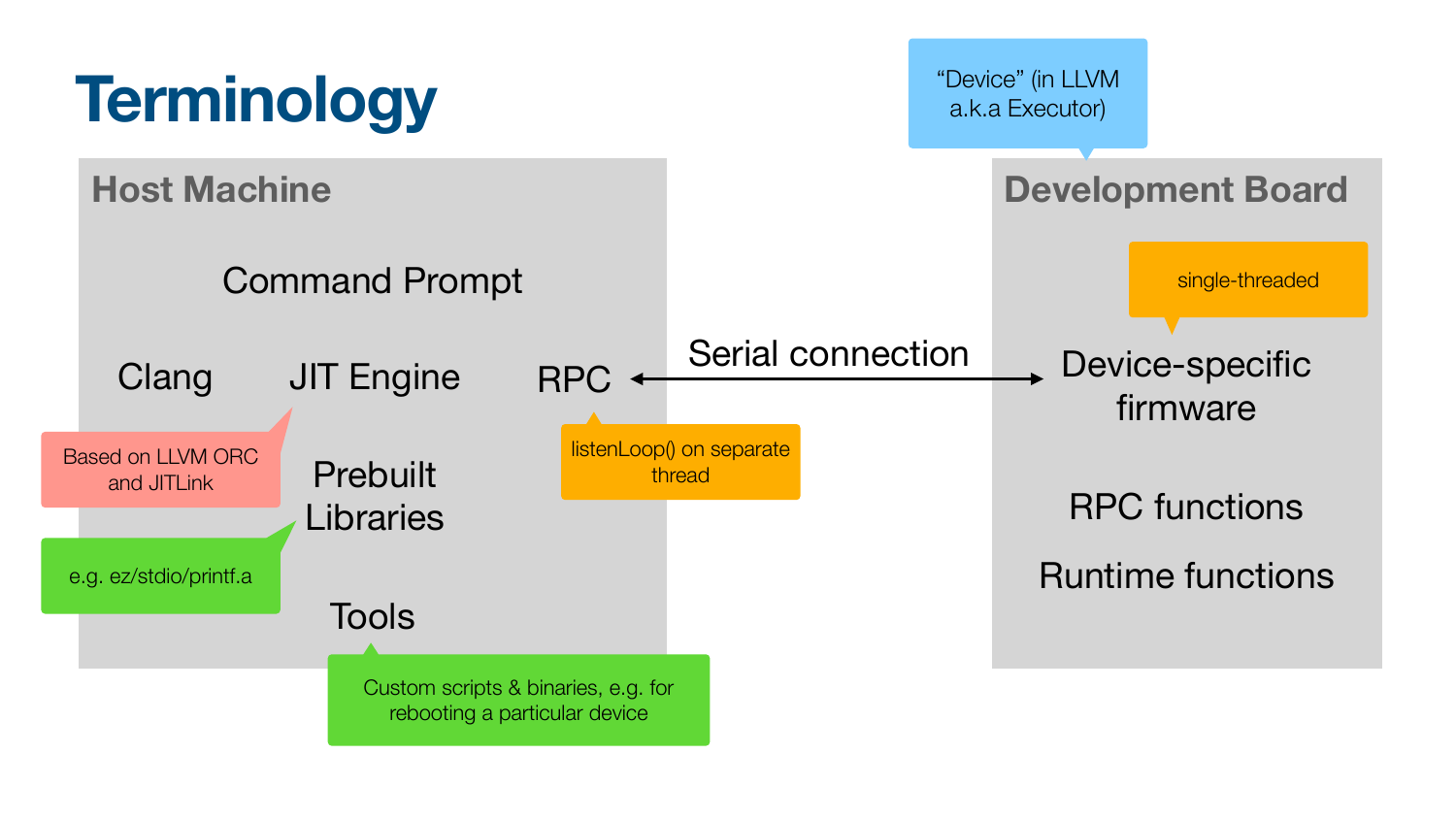- **Teensy LC**
- MicroPython (min. requirements)
- Arduino Due
- Raspberry Pi 4

#### **Hardware Dimensions Raspberry Pi 4 vs. Bare Metal Microcontrollers**

Processor RAM ROM

4x 1.5GHz 4GB Typical MicroSD: 32GB

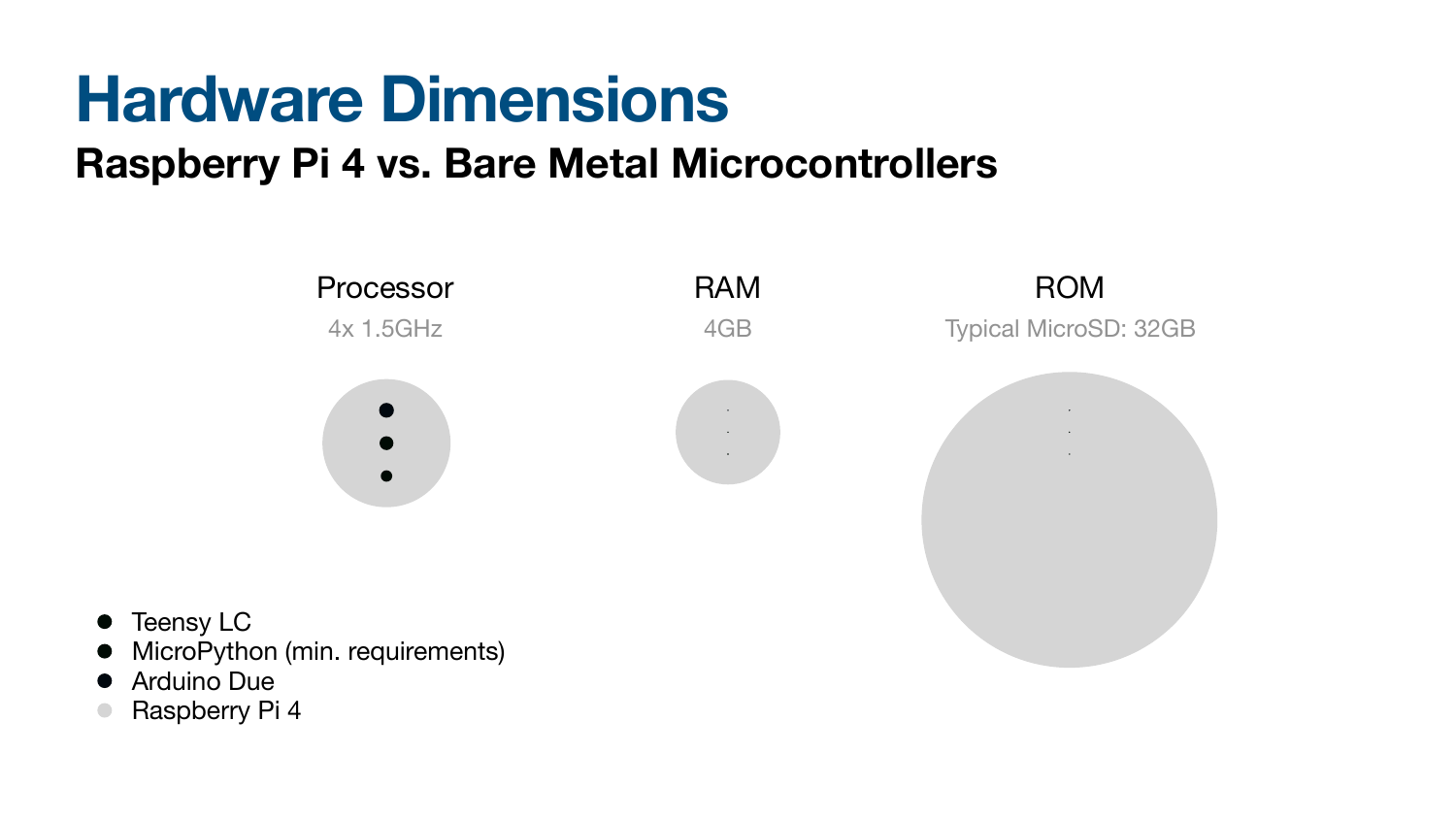

- MicroPython (min. requirements)
- Arduino Due







#### **Hardware Dimensions Bare Metal Microcontrollers**

#### Processor RAM ROM 48 MHz 70 MHz 80 MHz 8 KB 16 KB 100 KB 62 KB 256 KB 512 KB

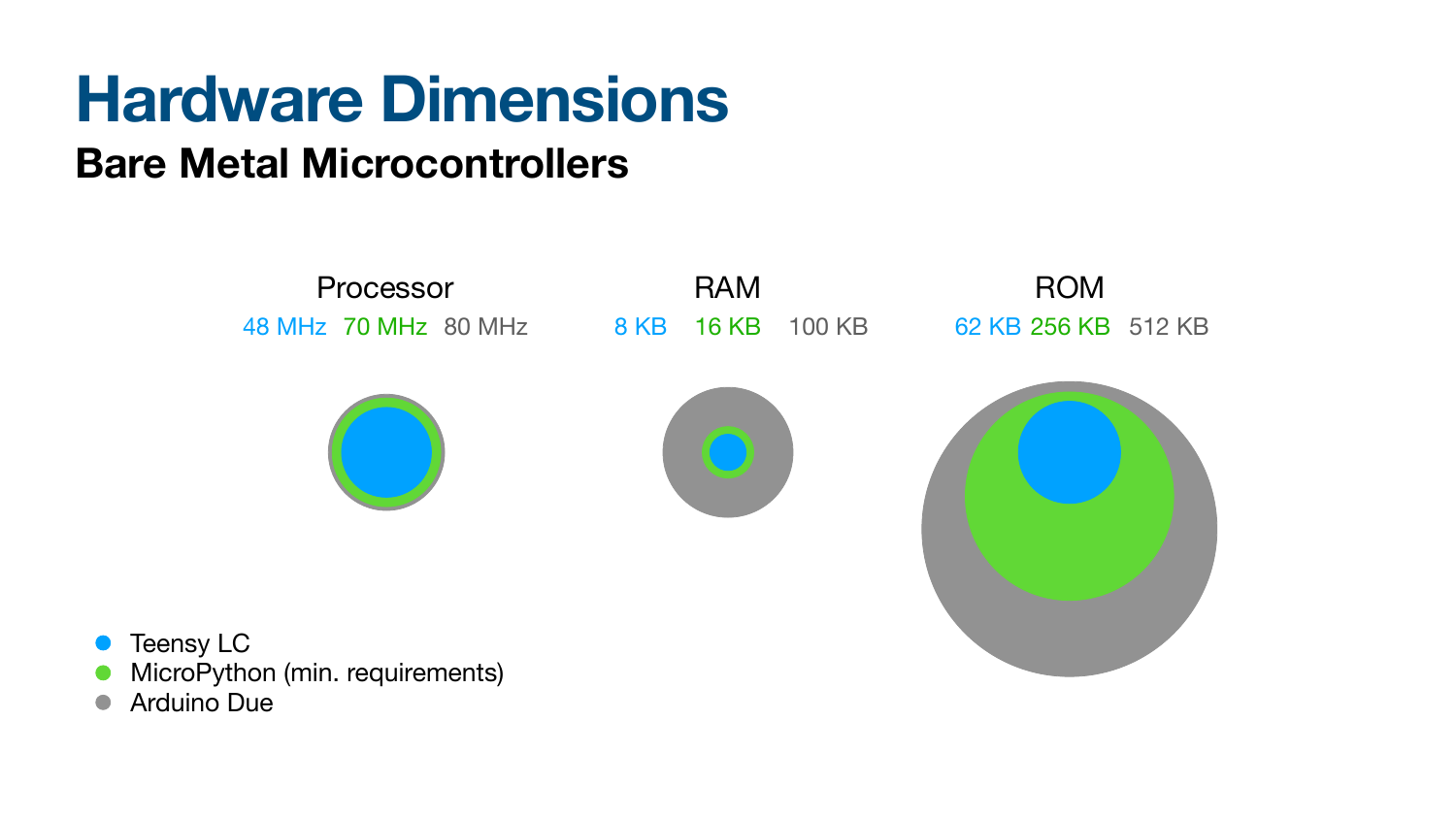## **Comparable Projects**

#### **MicroPython ez-clang**

#### Language (Reduced) Python Dialect Standard C++

**Standard** Libraries

**Execution** Model Interpreted Interpreter on device



Subset of Python Stdlib Feature-set depends on device capacity No complete C Stdlib GCC has Newlib instead of glibc No complete C++ STL Partial adaptations like ETL

> Compiled, Toolchain on host Minimal stub on device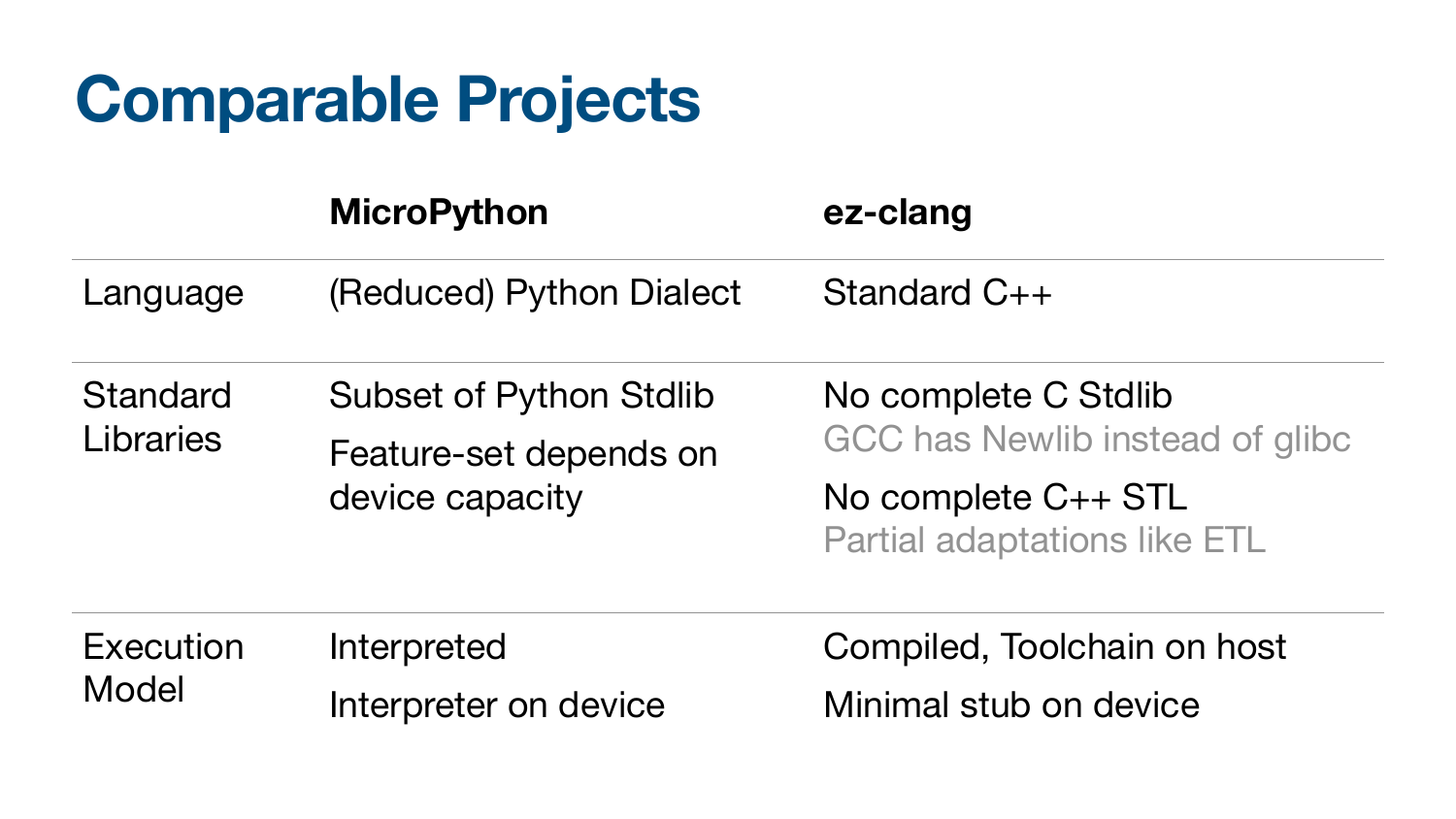

**Read** 

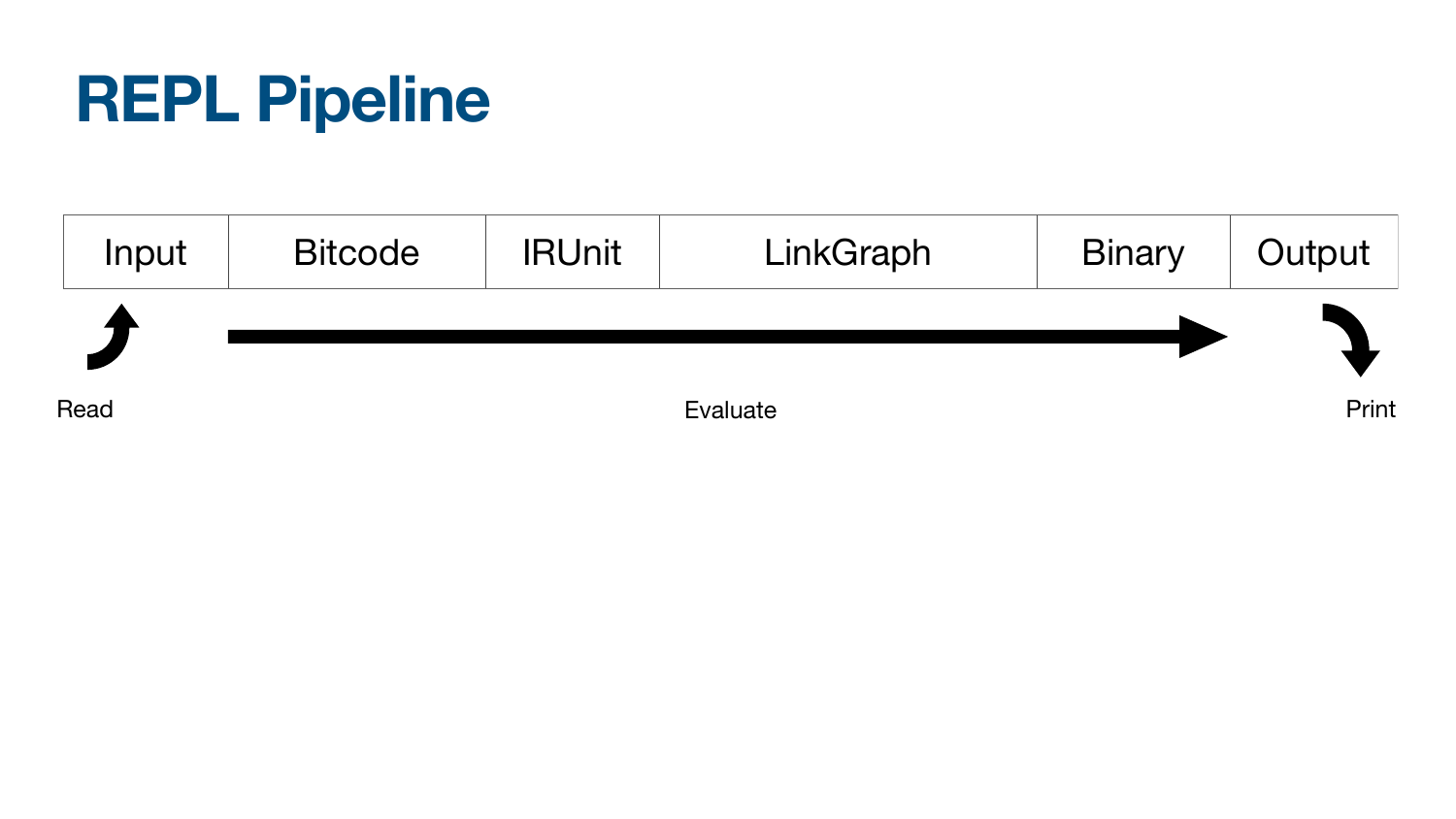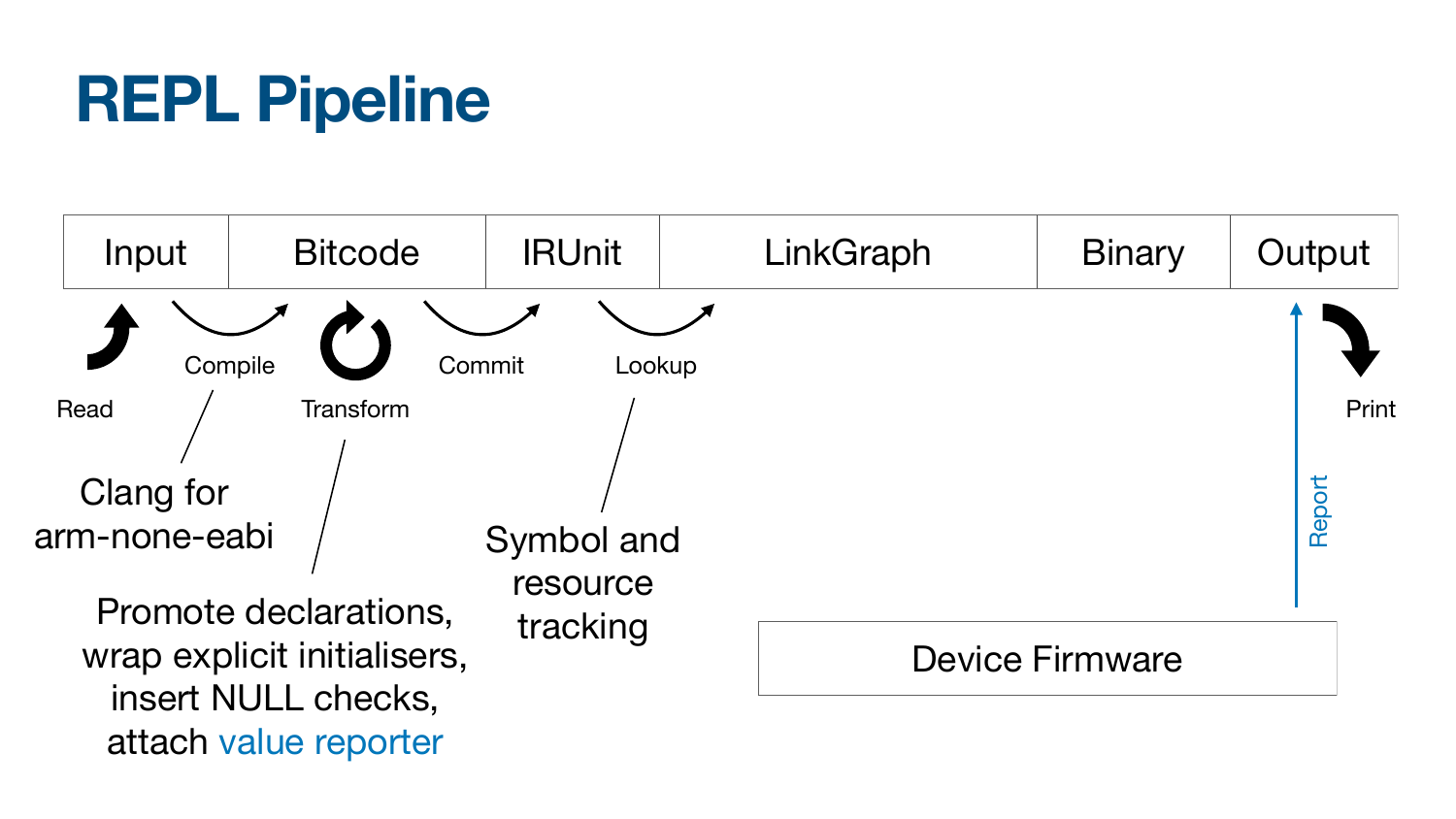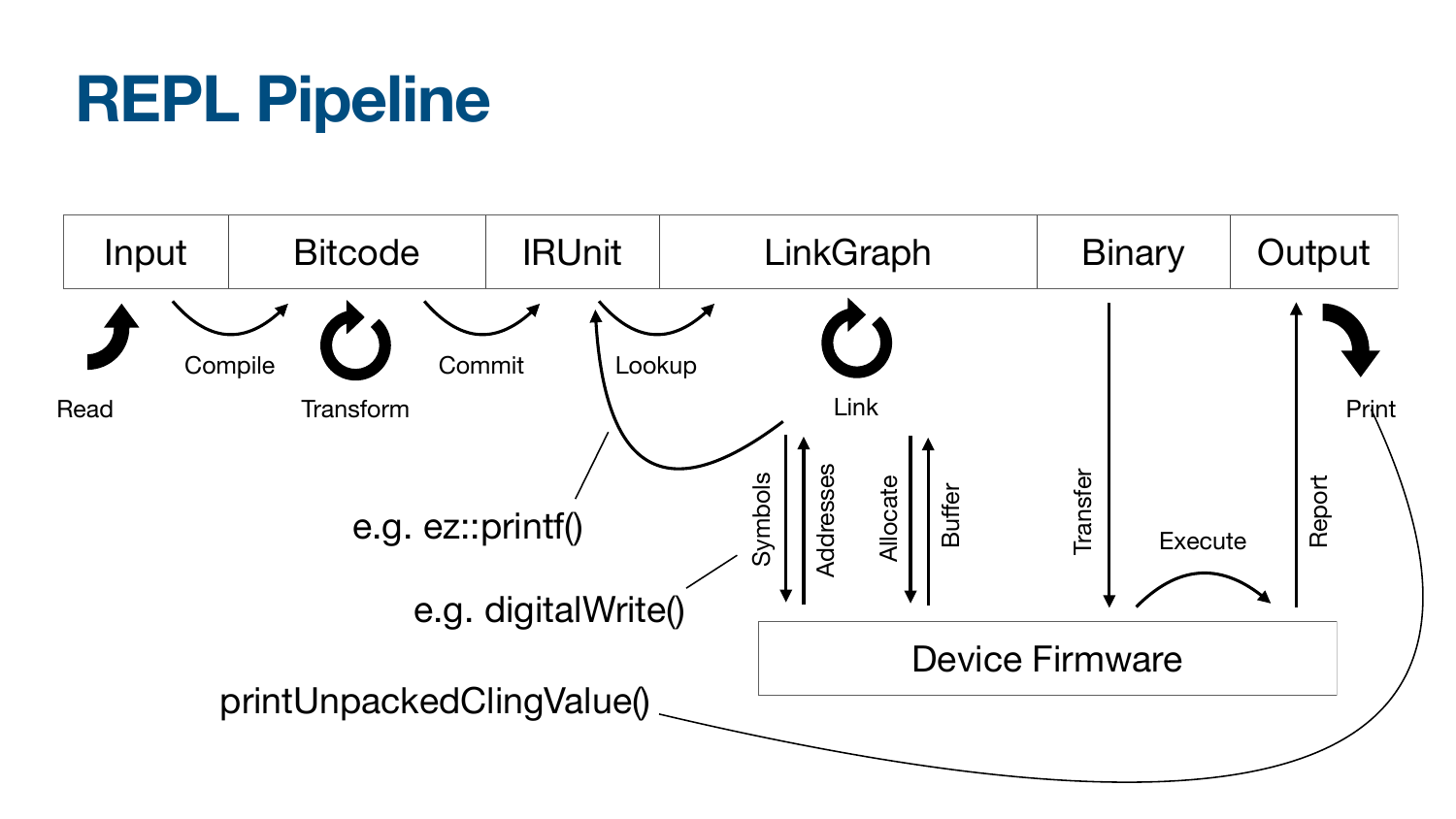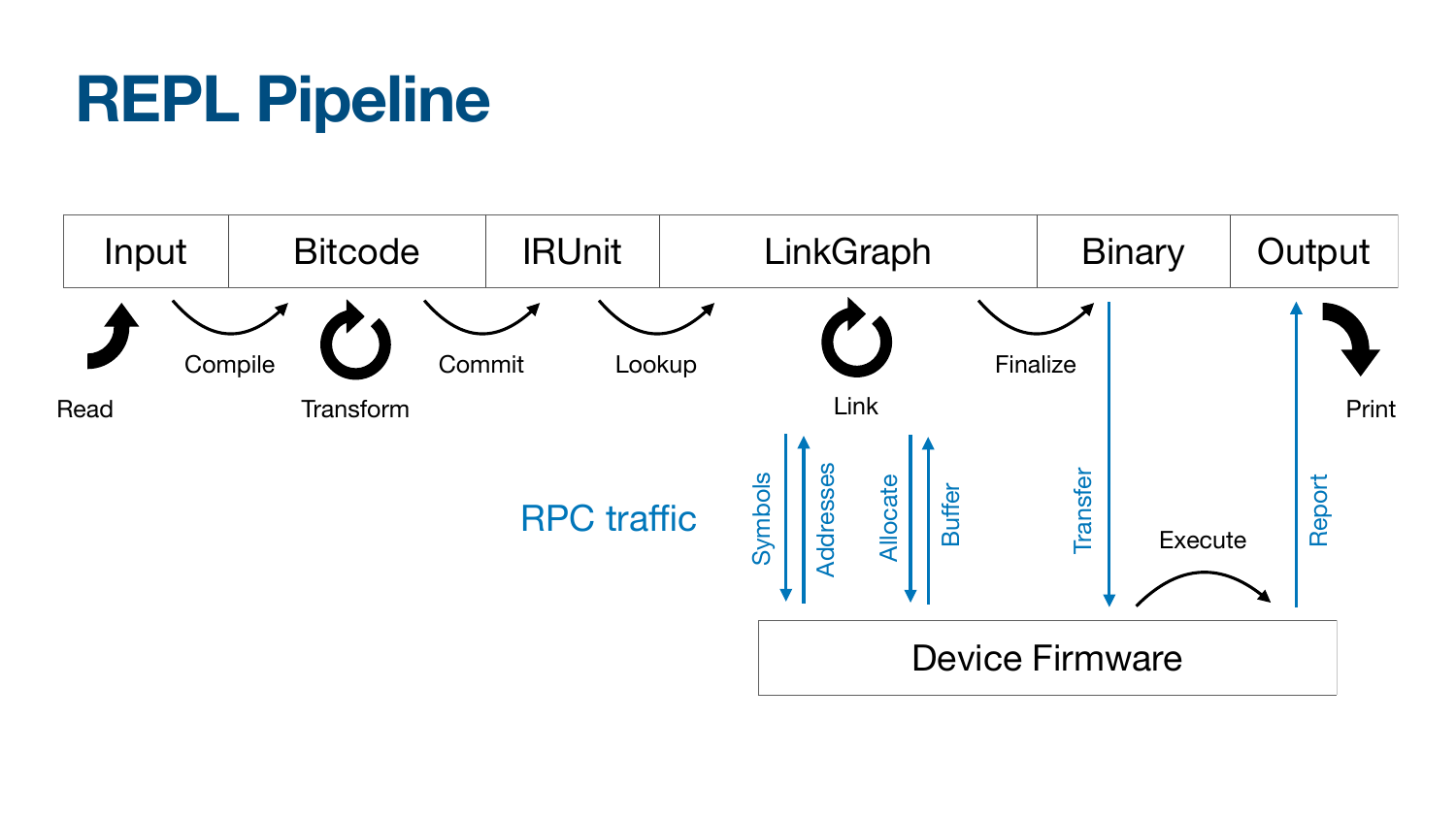### **Device firmware RPC functions**

```
char *__ez_clang_rpc_mem_read_cstring(const char *InputBegin, size_t InputSize) {
  uint32_t Addr;
   uint32_t Size = readAddr(InputBegin, Addr);
   assert(Size == InputSize, "We expect a single address parameter");
  const char *Str = addrToDataPointer(Addr);char *Resp = responseAcquire(8 + strlen(Str));
```

```
 Resp += writeString(Resp, Str);
  return responseFinalize(Resp);
}
```
- Invoked from the host side via RPC
- ‣ Serialized parameters and return value
- In ez-clang synchronous (host blocks), because device single-threaded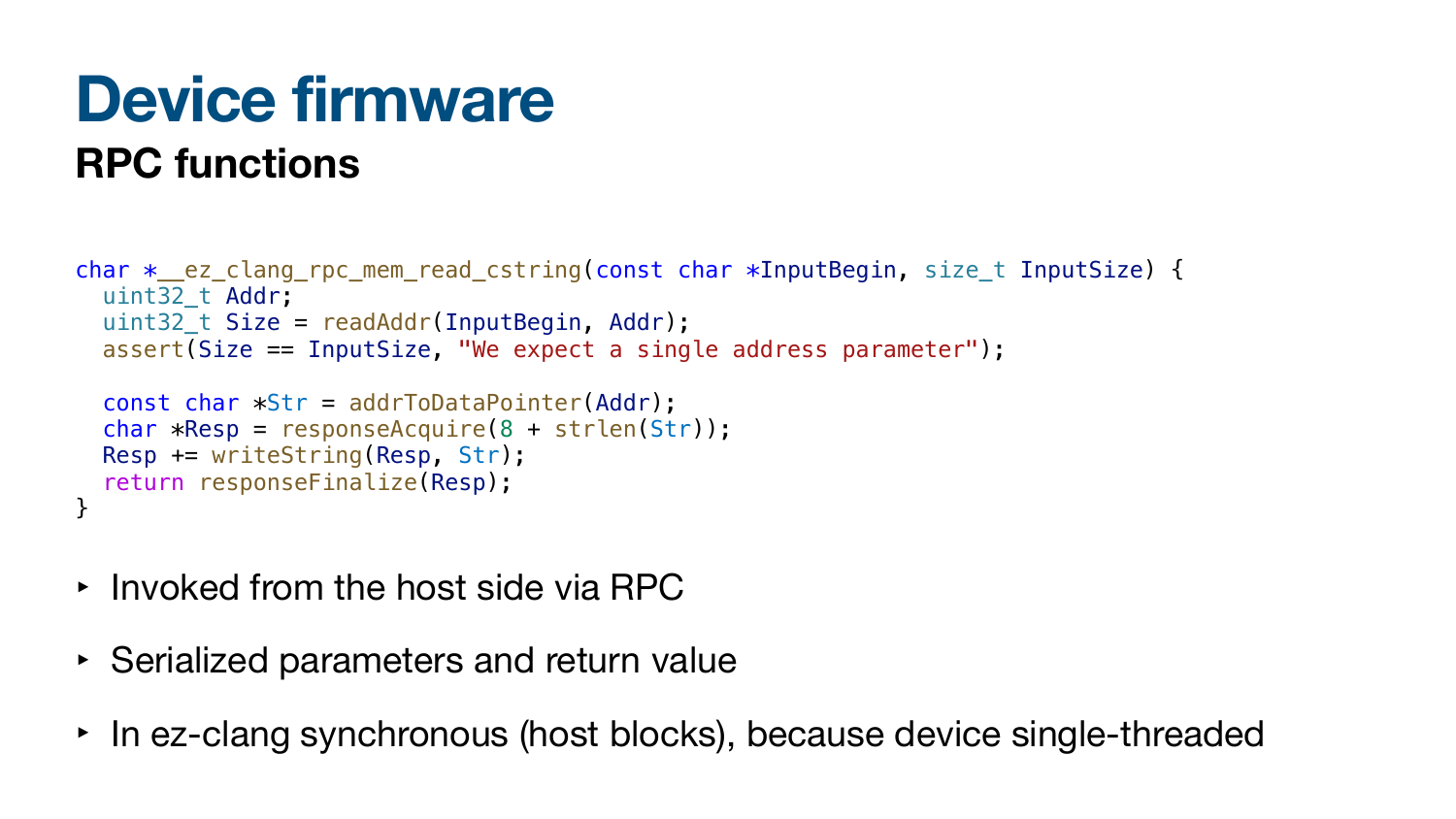### **Device firmware Runtime functions**

void \_\_ez\_clang\_report\_value(uint32\_t SeqNo, const char \*Blob, size\_t Size) { // The controller uses this function to print expression values. It knows the // QualType for the data in this blob. sendMessage(ReportValue, SeqNo, Blob, Size); }

- ‣ Directly invoked from other functions on the device side
- ‣ Entrypoints: \_\_ez\_clang\_rpc\_execute or interrupt handler
- ‣ Bundled in firmware, defined in REPL or loaded from precompiled archives like ez/stdio/printf.a
- ‣ Can send asynchronous messages to host (if required functions are exposed)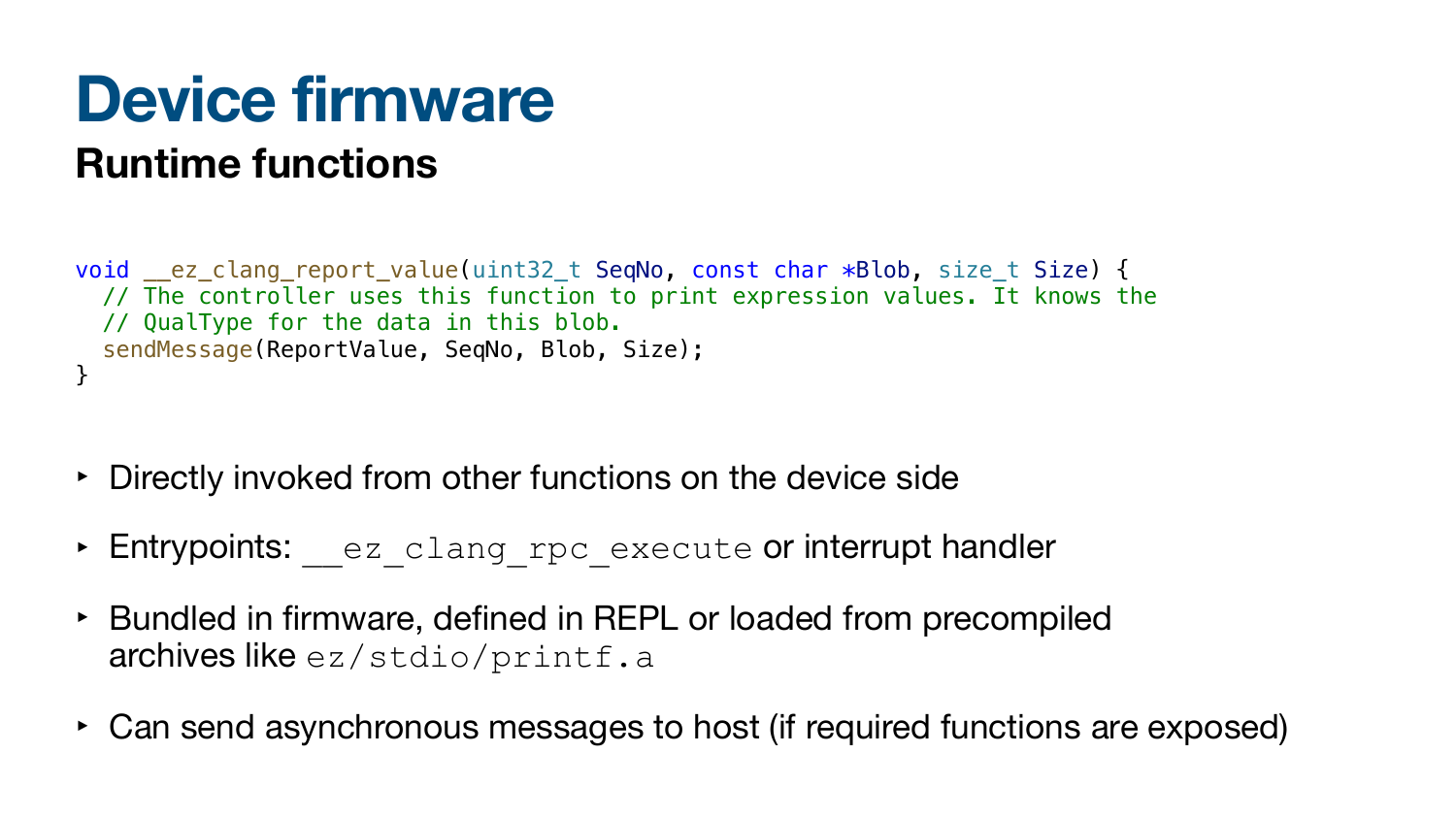### **Device firmware Pitfalls: Invoke runtime function from REPL**

- ‣ Clang needs a function declaration to compile the expression!
- Include a header or declare the function manually:

```
teensylc> auto *str = "abc";
\text{(const char)} 0x20071100
teensylc > \_\_e z_clang_report_string(str, 3);input_line_6:2:2: error: use of undeclared identifier '__ez_clang_report_string'
\frac{1}{2} ez_clang_report_string(str, 3);
teensyc>
```
#include <cstddef> extern "C" void \_\_ez\_clang\_report\_string(const char \*Data, size\_t Size);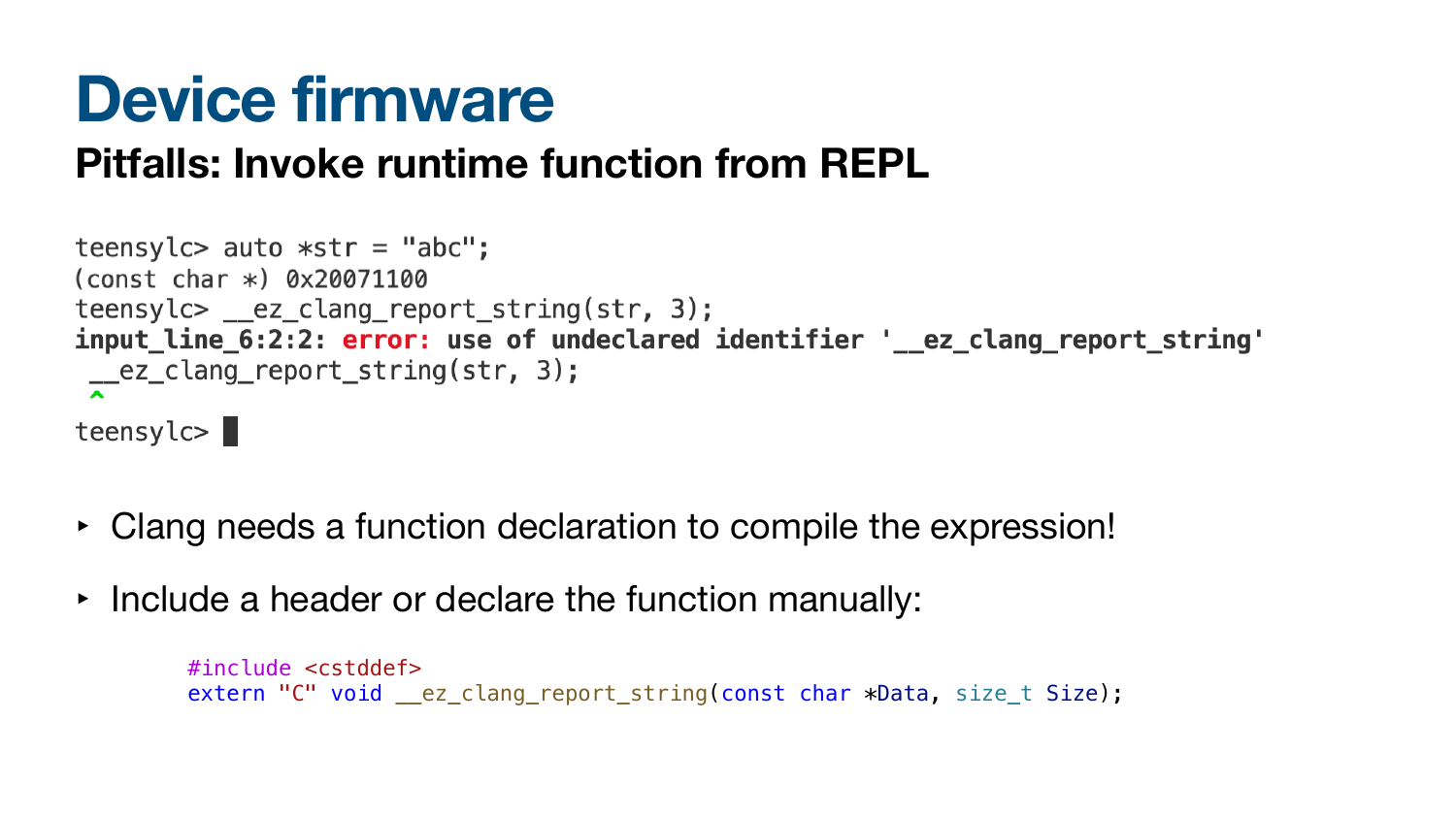}

}

Print

## **RPC Messages**

| <b>Type</b>         | <b>Device</b>             |
|---------------------|---------------------------|
| Setup               | Send $\rightarrow$ F      |
| Hangup              | Send $\rightleftarrows$ ( |
| Call                | $Execute$ $\leftarrow$ S  |
| Result              | Send $\rightarrow$        |
| <b>ReportValue</b>  | Send $\rightarrow$ D      |
| <b>ReportString</b> | Send $\rightarrow$ F      |





Confirm

Send

Dispatch

Dispatch

ez-clang extensions

#### In principle, ORC allows bidirectional calls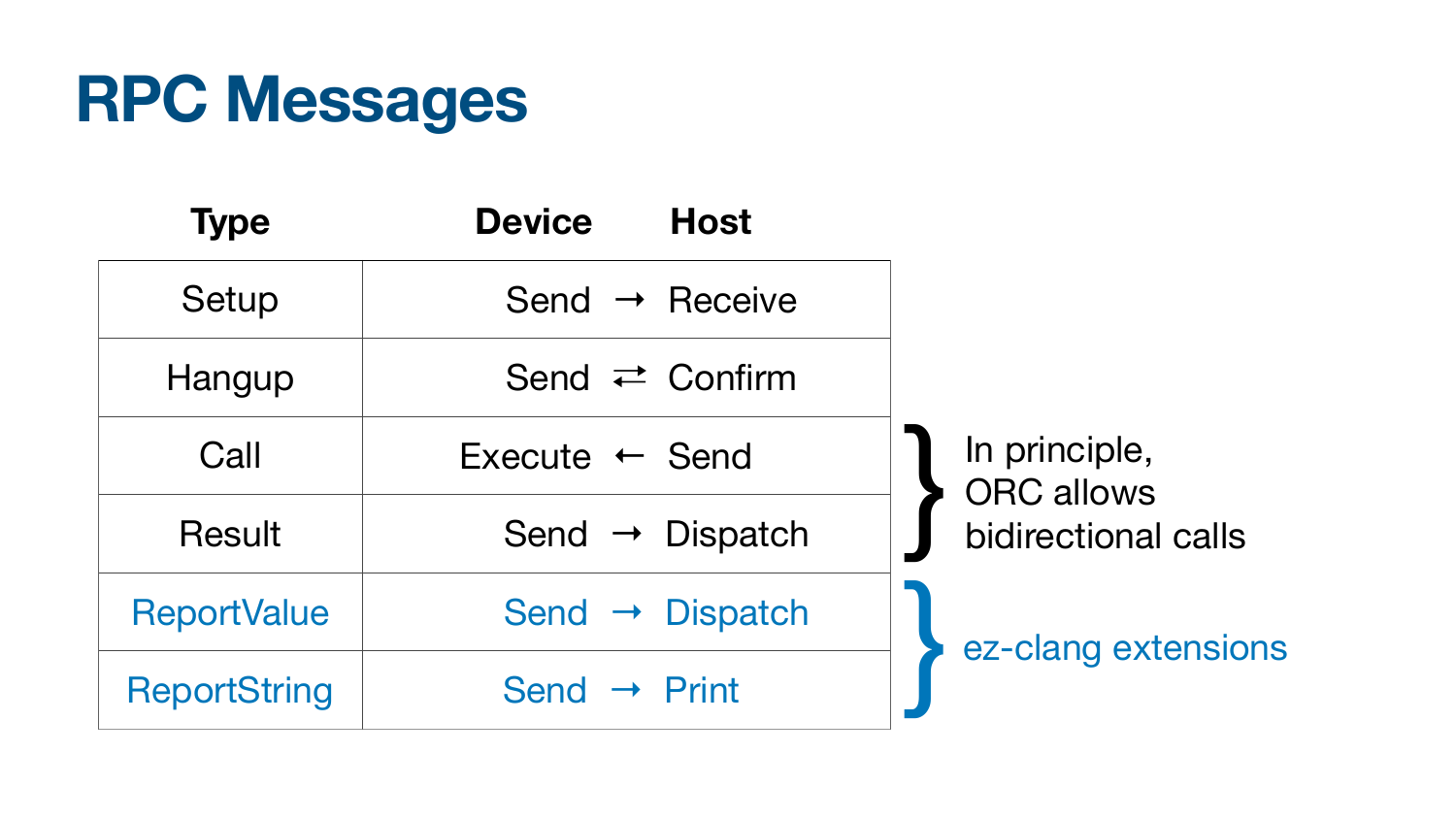## **RPC Messages**

| <b>Type</b>         | <b>Device</b>             |
|---------------------|---------------------------|
| Setup               | Send $\rightarrow$ F      |
| Hangup              | Send $\rightleftarrows$ ( |
| Call                | $Execute$ $\leftarrow$ S  |
| Result              | Send $\rightarrow$        |
| <b>ReportValue</b>  | Send $\rightarrow$ D      |
| <b>ReportString</b> | Send $\rightarrow$ F      |

#### **Host**

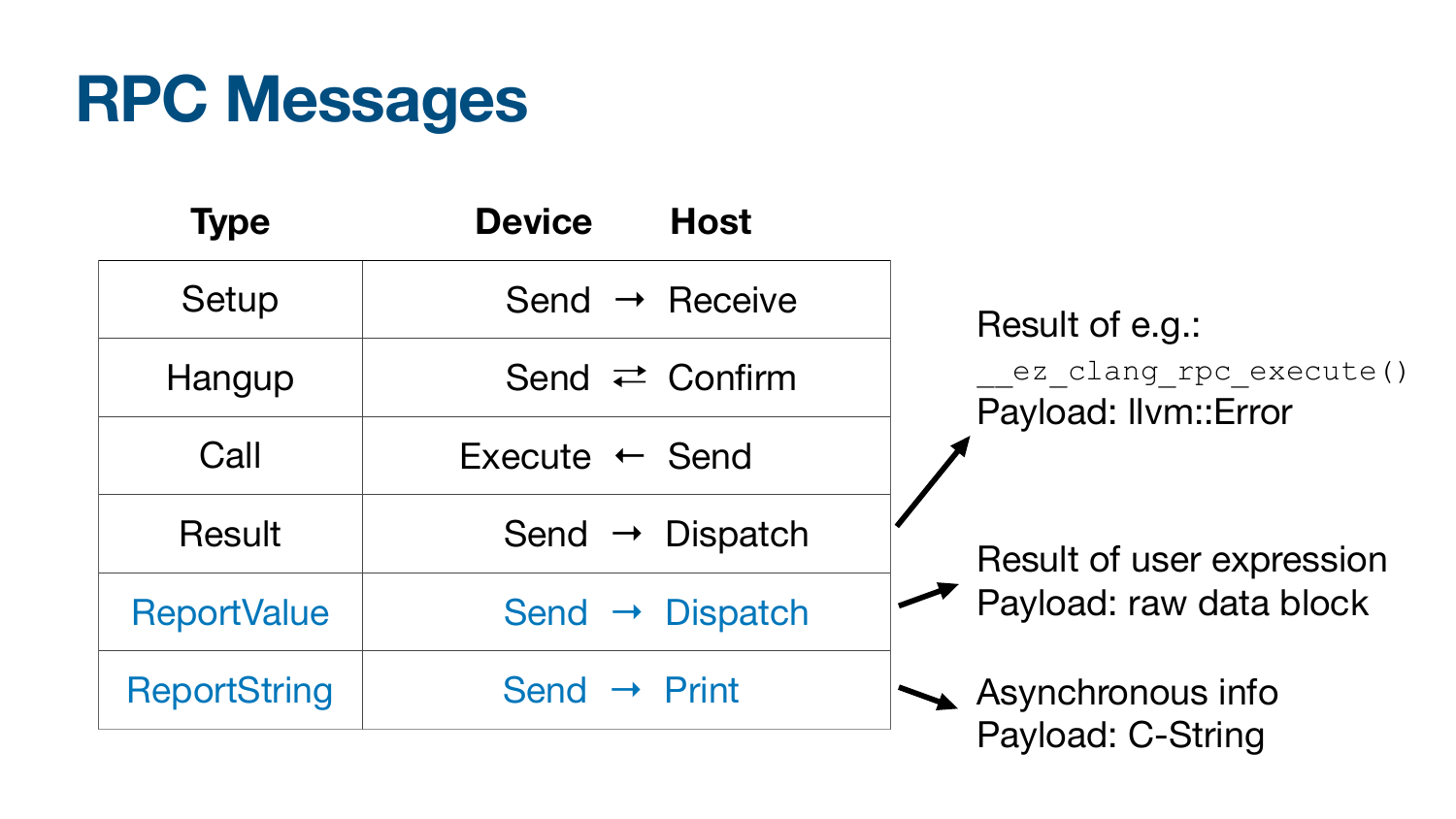### **RPC Pipeline Call → Result**



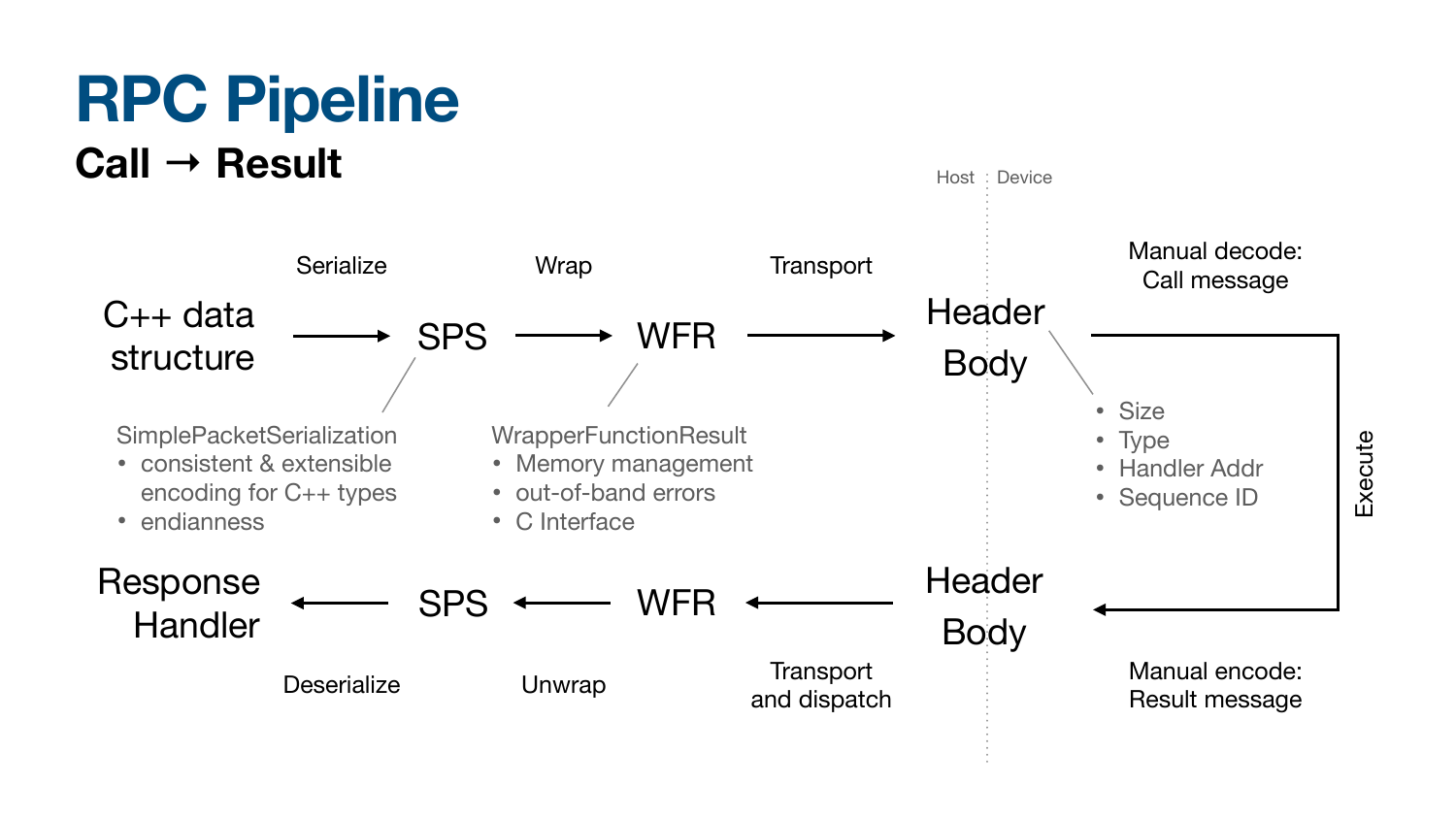# **RPC Pipeline**

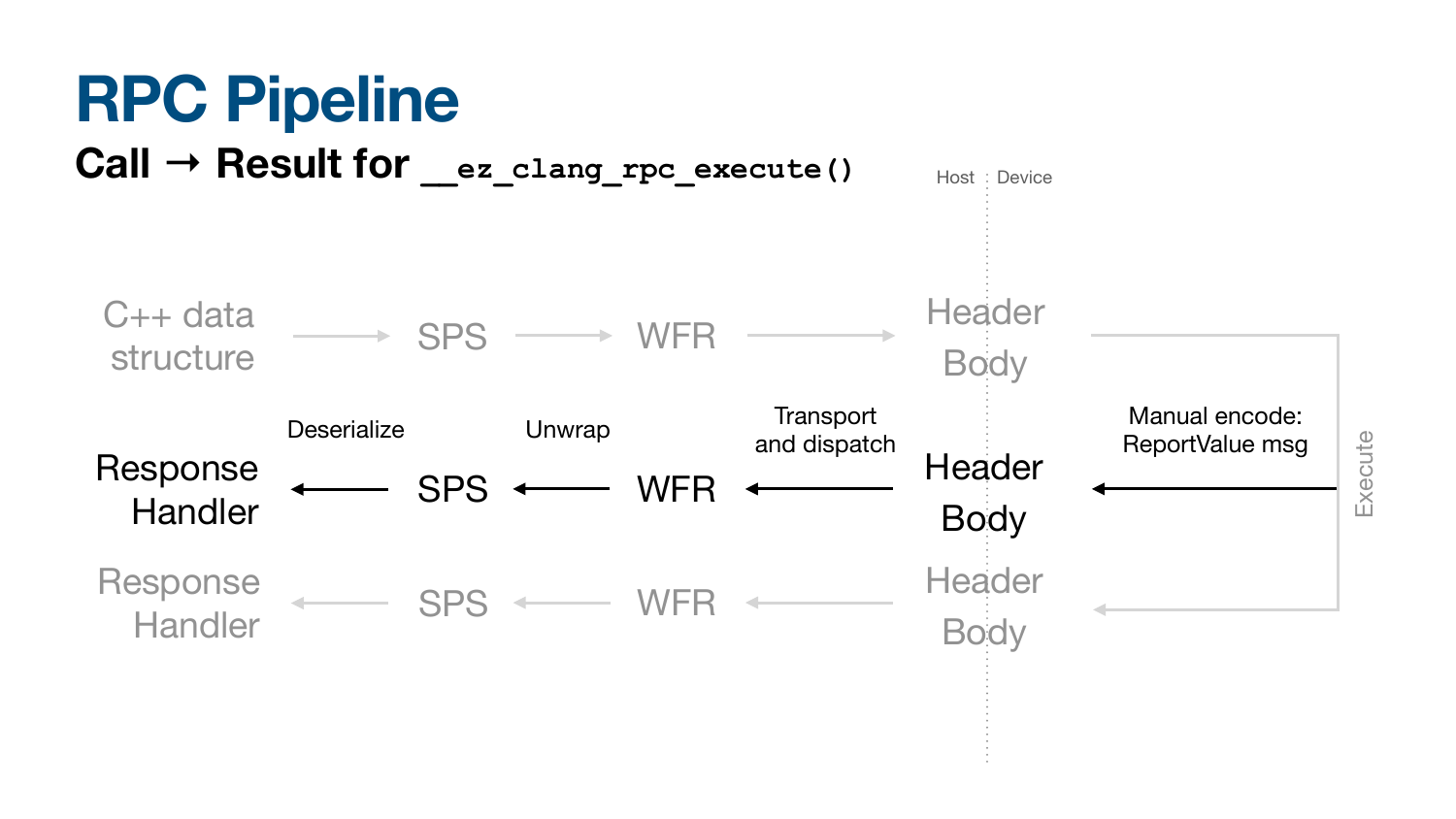### **Transform: Return value formatter In-process implementation in Cling**

- 
- clang::QualType\*, cling::Transaction\*, cling::Value\*
- the request back to the Interpreter's ValuePrinter class
- $\triangleright$  Everything happens within the same call-stack  $\rightarrow$  synchronous process
- ‣ Relies on pointers passed through JITed code layers → shared memory

1. ValueExtractionSynthesizer captures clang::QualType of return value

2. Synthesizes extra call to setValueNoAlloc() as last evaluation step and hardcodes it to pass on all relevant information, i.e.: cling:: Interpreter\*,

3. setValueNoAlloc() is defined in Cling's RuntimeUniverse and delegates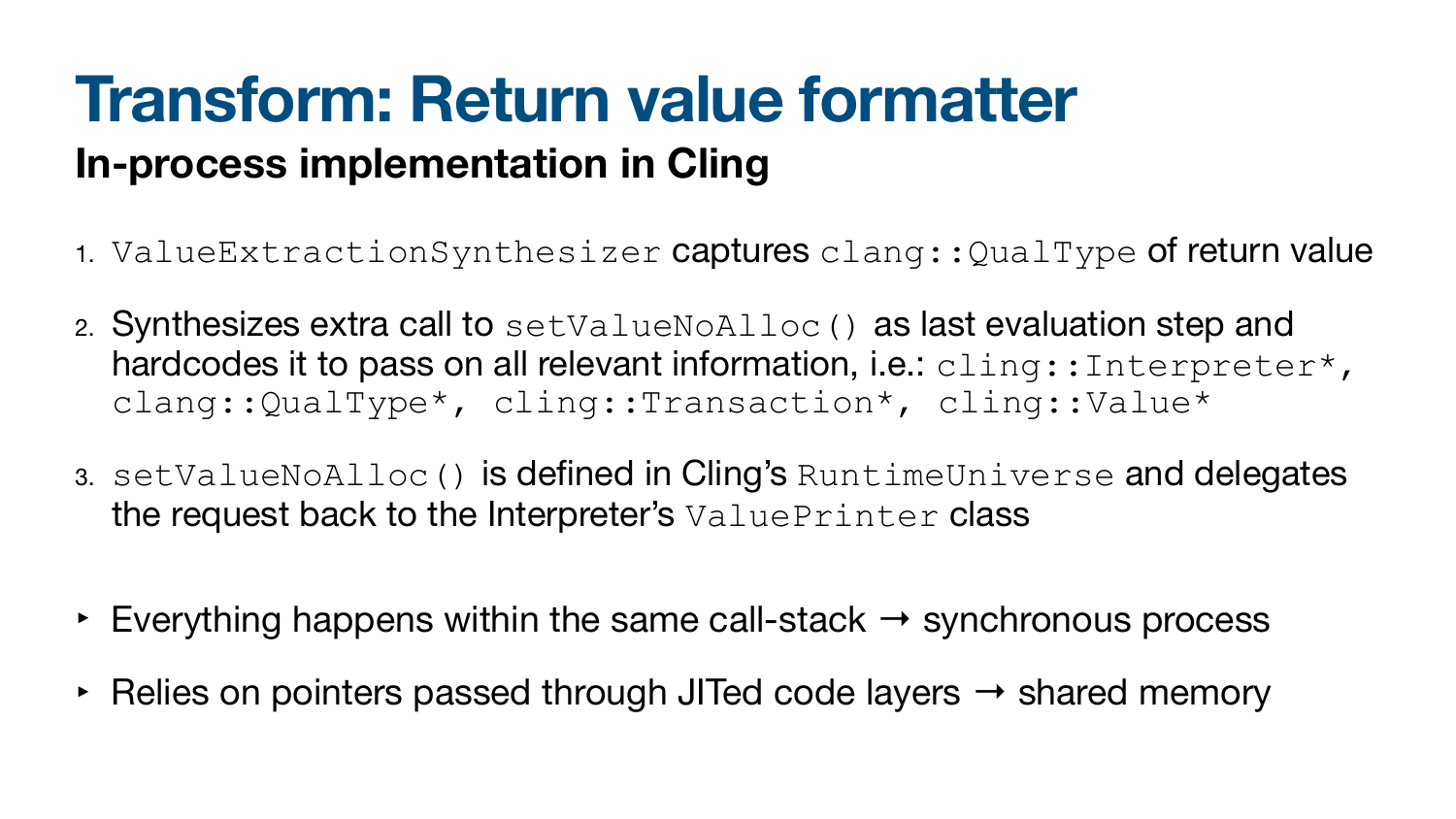#### **Transform: Return value formatter Out-of-process implementation in ez-clang**

3. Installs an asynchronous response handler for the current RPC message ID, which stores the  $\text{clang}:$  QualType and constructs a  $\text{cling}:$  Value for the

 $\rightarrow$  Asynchronous process  $\rightarrow$  response handlers, memory management, timeouts

- 
- 2. Synthesizes extra call to built-in ez clang report value() runtime function as last evaluation step and hardcodes it to send back raw data
- actual printing
- 
- 

1. ValueExtractionSynthesizer captures clang::QualType of return value

‣ Message-passing interface → fault isolation, no shared memory required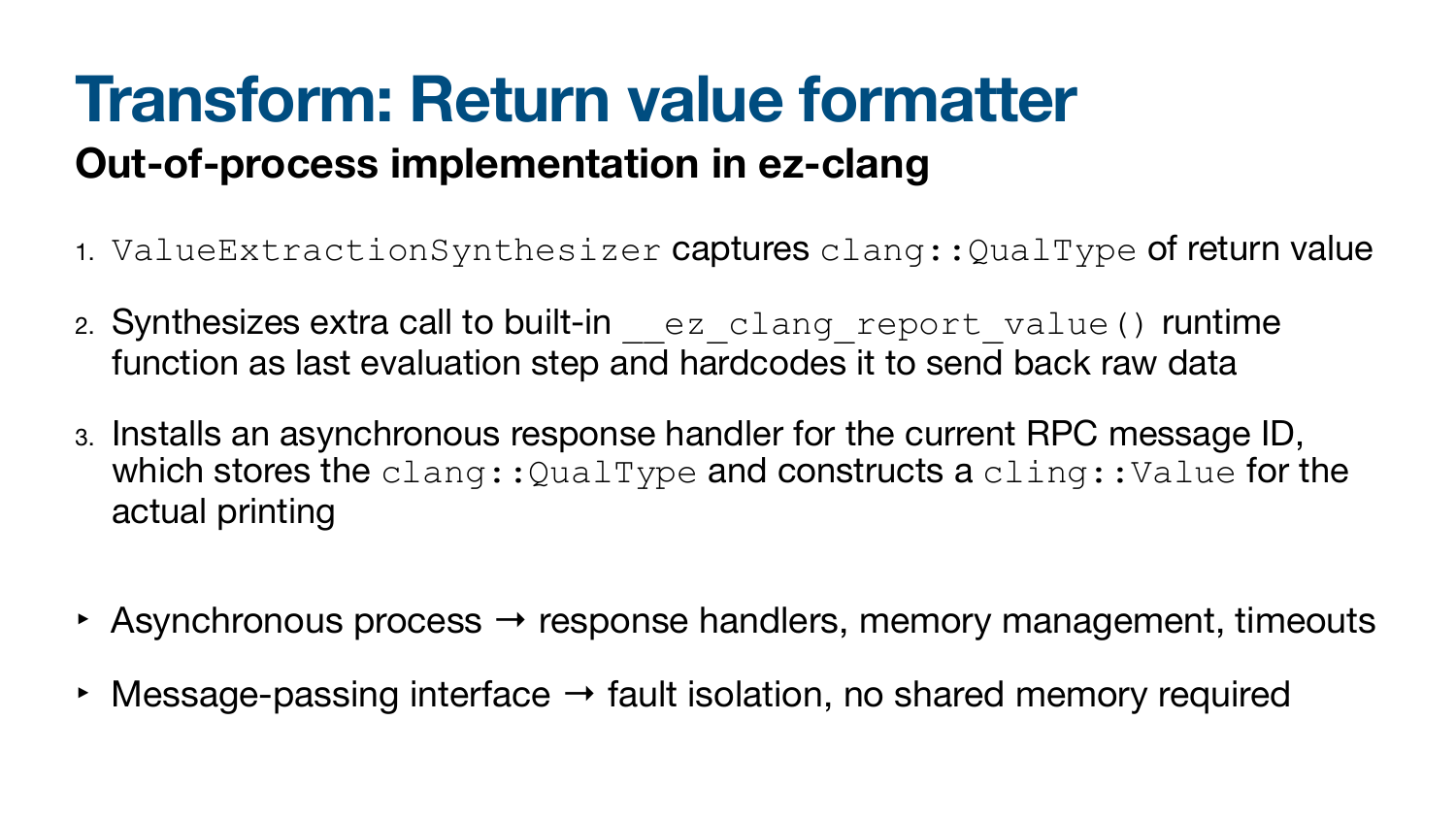## **Challenges**

- Tooling environment
- Memory constraints
- Serial connections
- Built-in symbol lookup
- Build on upstream libLLVMOrcJIT
- Debugging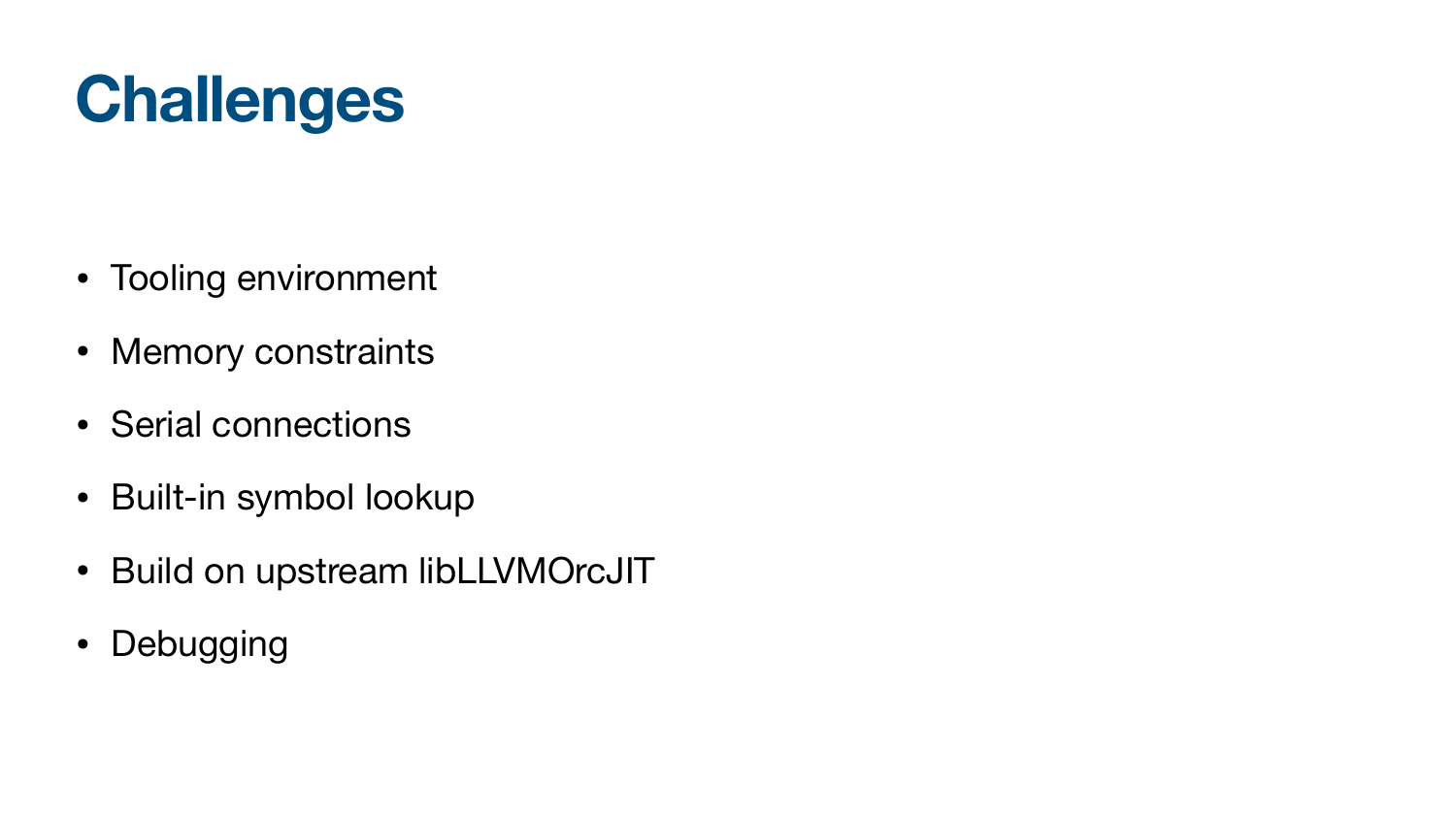#### **Challenges Tooling environment**

Most hardware proprietary

- ‣ Software tooling as well (historically)
- ‣ Risk of vendor lock-in
- Open-source tooling slowly evolv Arduino (2005), ARM mbed (2009), RISC-V (2010), **PlatformIO (2014)**
- 
- ‣ GCC appears to be the dominant OSS toolchain



• Proprietary tooling appears to remain dominant in industrial applications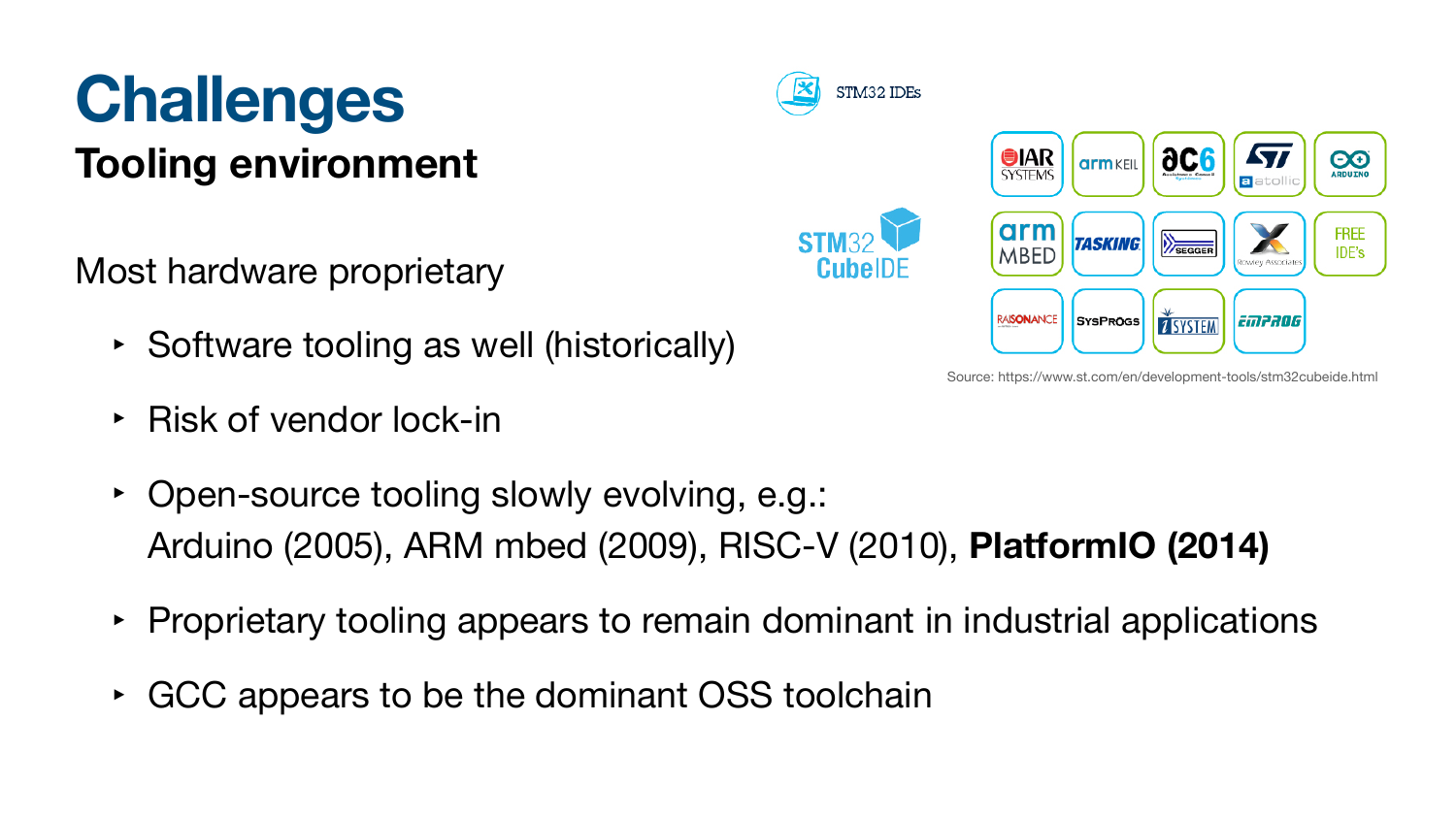### **Challenges Memory constraints: minimize resource consumption**

Much of libLLVMOrcJIT depends on libLLVMSupport (partially obsolete) and STL containers

■ Reverse engineer SPS encoding to implement manual serialization

 $\rightarrow$  Reduce overall message sizes: 64bit  $\rightarrow$  32bit fields, shorten names of bootstrap symbols, etc.

Serialized RPC messages must fit in message buffer

Modified some RPC details, e.g. remove fields like memory-manager ID

- 
- 
-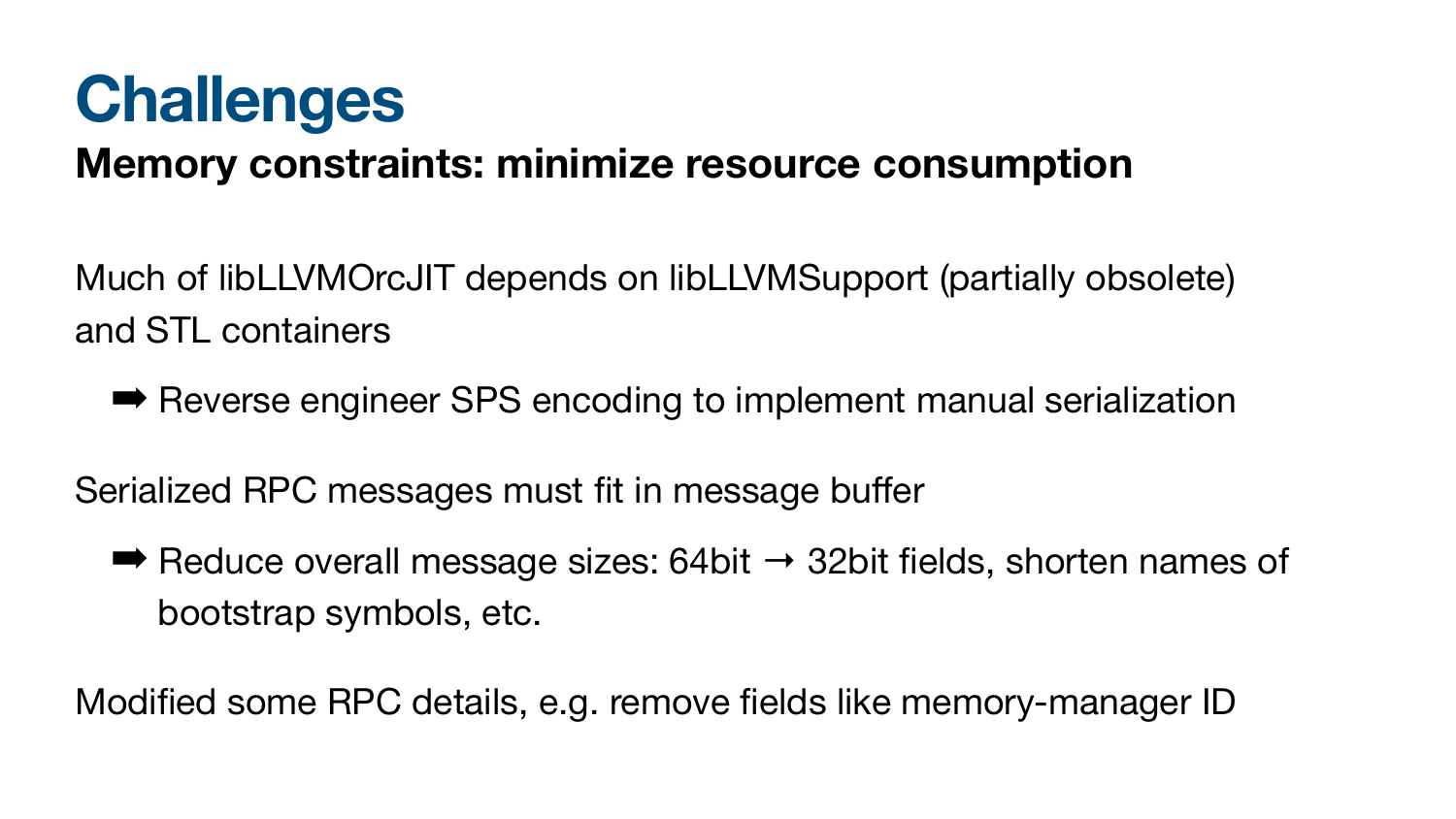#### **Challenges Serial connections**

- Using termios TTY on host for serial connection with UART interface on device
- Experience so far: device specific and at times unreliable
	- Magic number to mark start of serial stream
	- ➡ Custom per-device plans for error recovery
- Serial port handling varies between operating systems ➡ For now: made for Linux, partially macOS, no Windows
- Interrupts and JTAG/SWD debugger can corrupt serial streams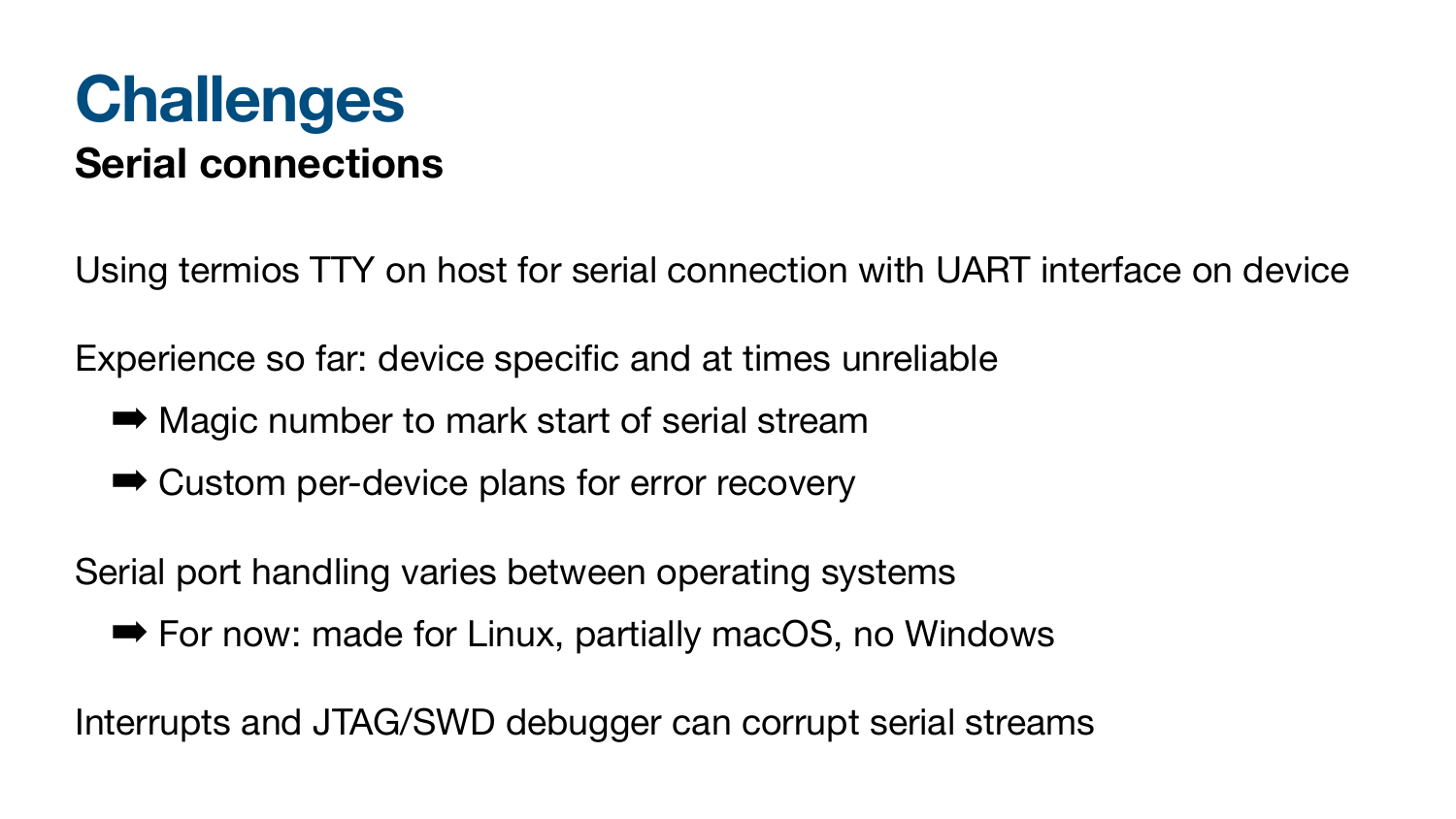#### **Challenges Built-in symbol lookup**

No operating system  $\rightarrow$  no dynamic linking

- No --export-dynamic support in linkers  $\rightarrow$  no . dynsym in binaries
- ‣ Workaround for built-in symbol lookup right now:
	- $\rightarrow$  Relink step + linker script magic to retain static symbol table info

Clang C++ ABI not fully compatible with GCC, e.g.:

- uint32 t is unsigned long int in GCC and unsigned int in Clang
	- Recommend Clang toolchain for firmware builds?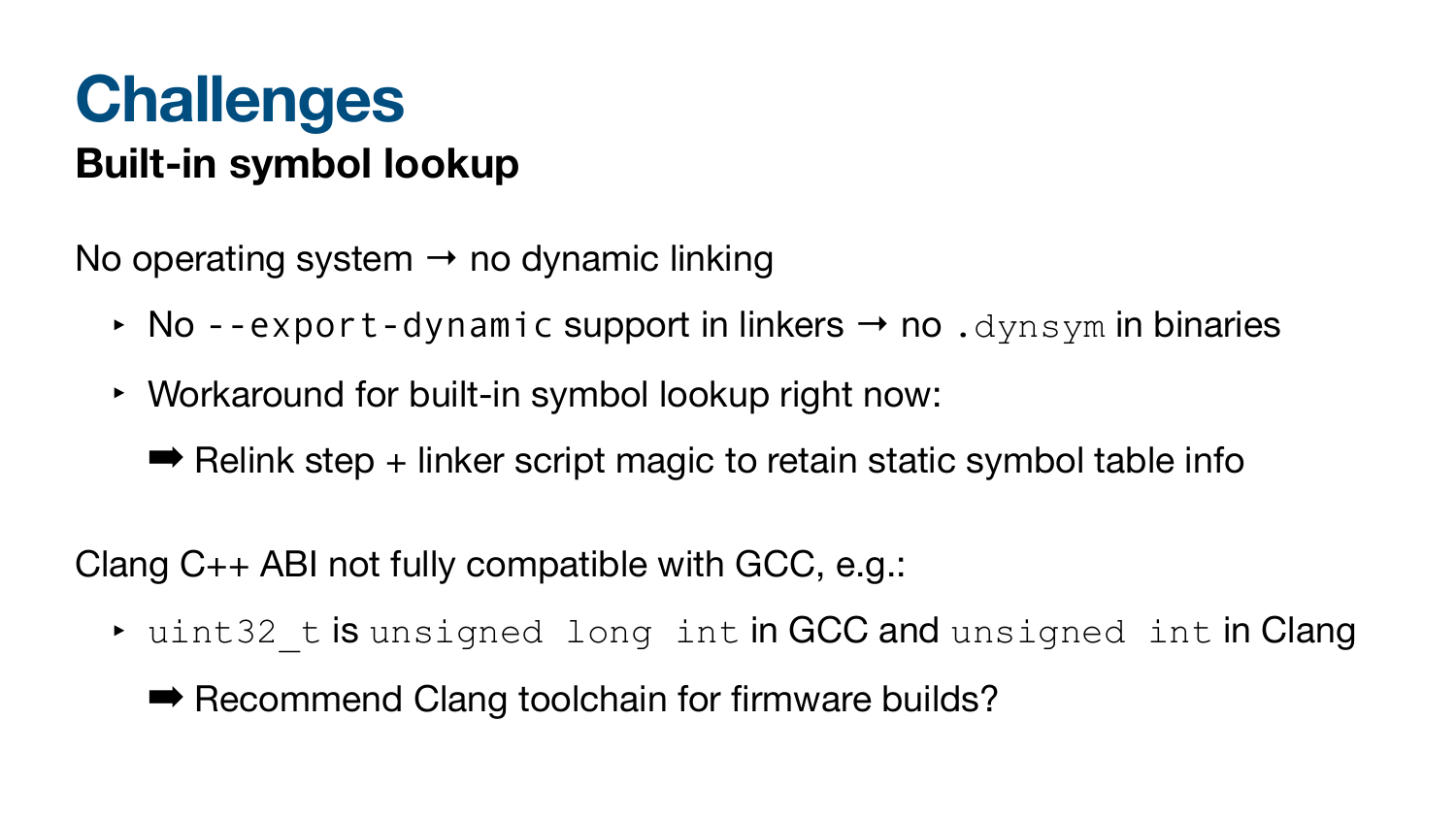### **Challenges Build on upstream libLLVMOrcJIT**

Overall: lots of well-designed extension points

A few downstream changes still appear necessary — will propose patches upstream soon — e.g.:

- $\triangleright$  Add extra RPC message type in downstream  $EPCOpcode$  type, but virtual SimpleRemoteEPCTransport::sendMessage() hardcodes SimpleRemoteEPCOpcode enum
- ‣ Sanity check before allocating memory in FDSimpleRemoteEPCTransport::parseHeaderBuffer()
- ‣ RPC message header customization not possible: e.g. 32bit fields

- 
- 
-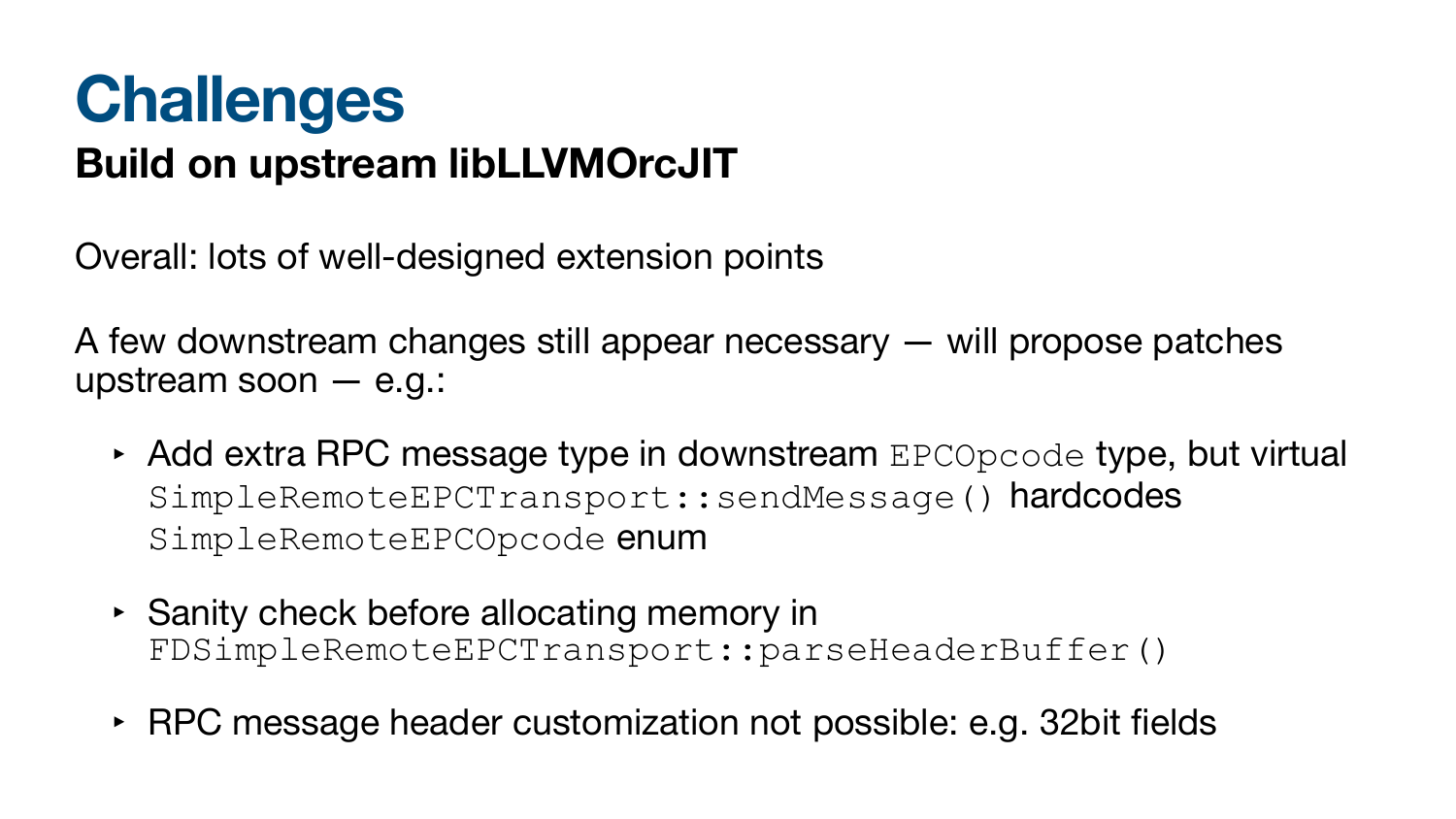### **Challenges Debugging**

- Debug static firmware code with GDB via JTAG/SWD and openocd
- Some devices have no JTAG/SWD connector (e.g. Teensy LC)
- LLVM ORC implements GDB JIT interface, but no debug-server on device:
	- ‣ JITed code: no debug info, no callstacks
	- ‣ Dump relocated object buffers to disk and side-load in openocd?
		- $\rightarrow$  IPC protocol for JIT  $\rightleftarrows$  openocd/GDB server?
		- ➡ What if JIT and debugger run on different (virtual) machines?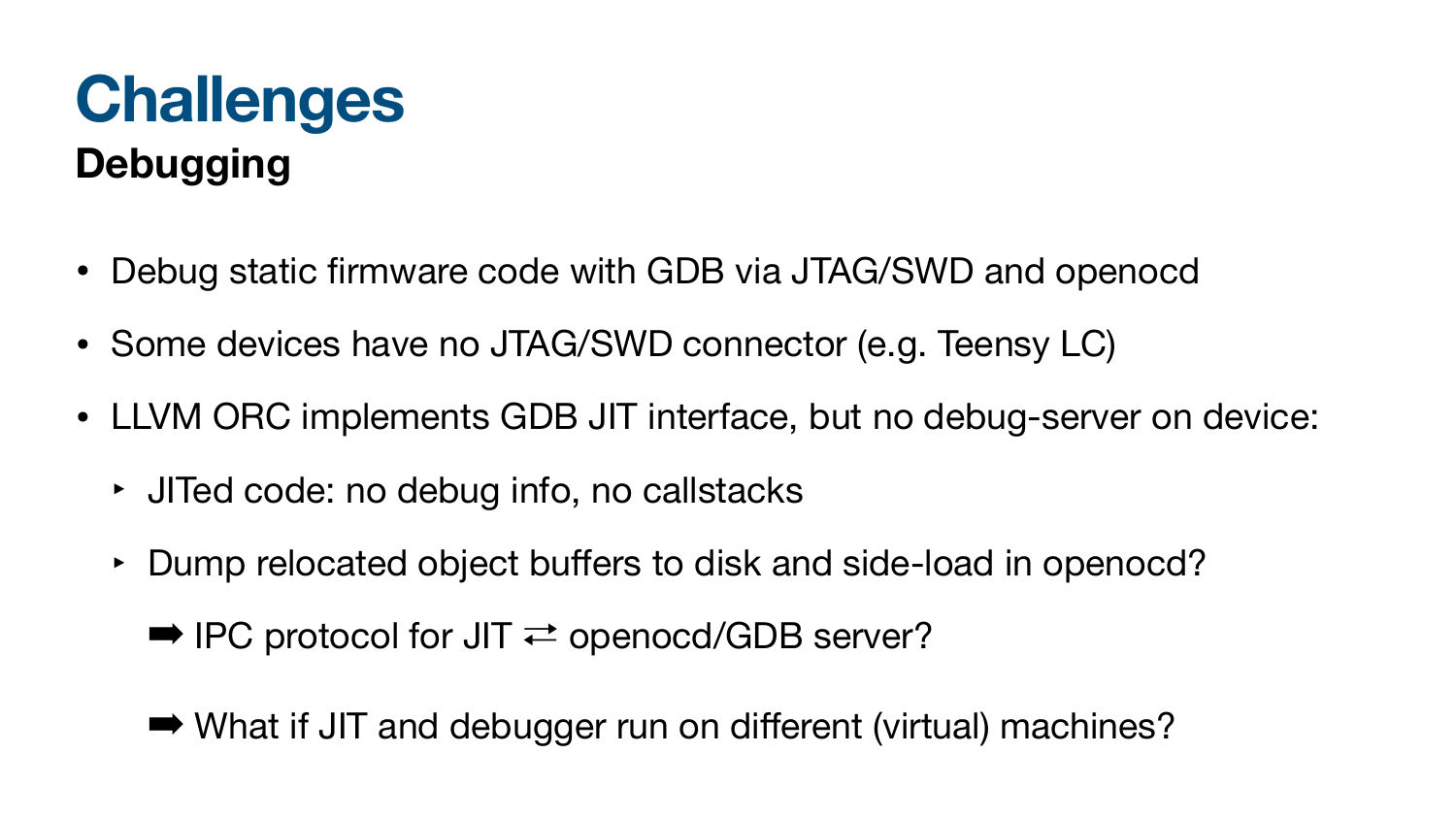### **Feedback**

- QEMU device? Candidate: lm3s811evb, Cortex-M0, 8KB ROM
- Host-side transport interface: Is TTY sufficient? Priority for TCP? others?
- Device-side:
	- Is UART sufficient? Are CAN, SPI, I2C relevant/compatible?
	- ‣ Priority for other archs? RISC-V, AVR?
- Windows support?
- Specific Cling, C++ or meta features? Modules?

#### **What's missing for you to try out ez-clang?**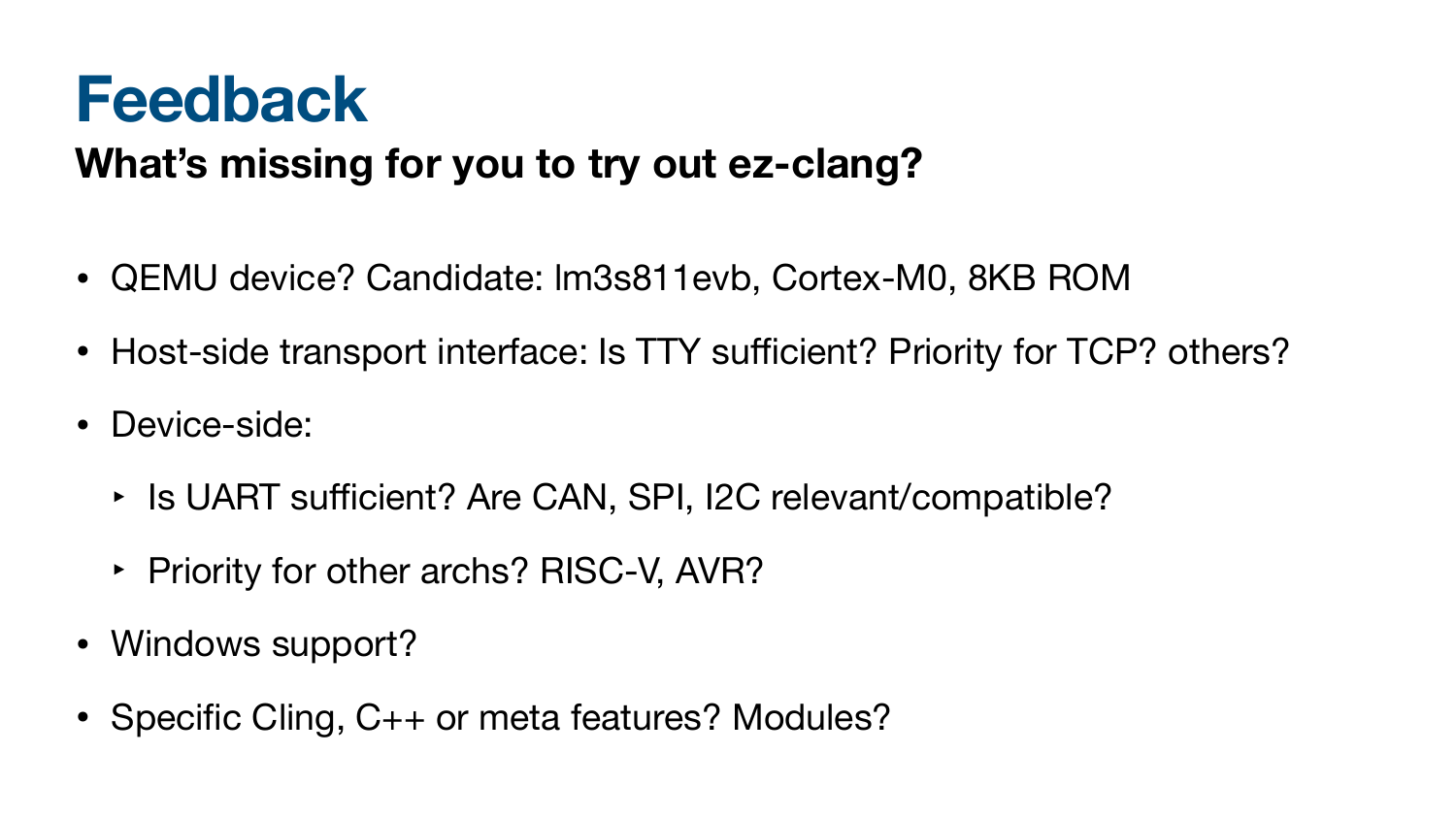#### **Outlook Next few weeks**

- 1. March: First binary distribution of current development state
- 2. March: First reference implementation for firmware
- 3. April: ABI documentation
- 4. April: Second binary distribution allows to configure custom devices
- 5. 2nd week of May: EuroLLVM presentation? (If it happens)
- 6. Some big features when time permits